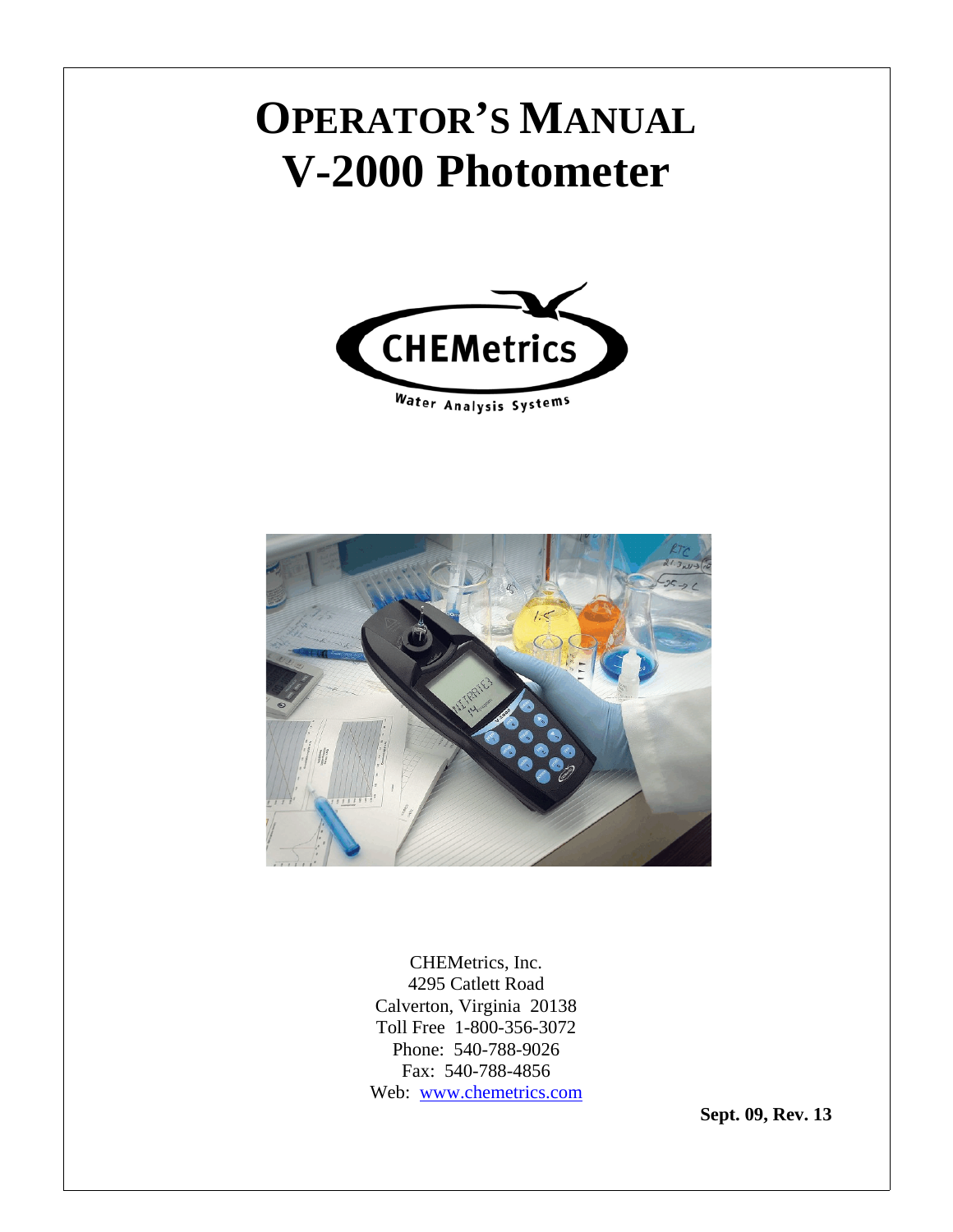### **Table of Contents**

#### **Chapter 1 - Introduction**

#### **Chapter 2 - Setup Menu Functions**

| $2 - 1$ | 5              |
|---------|----------------|
|         | 5              |
| $2 - 3$ | 5              |
| $2 - 4$ | 6              |
| $2 - 5$ | 6              |
| $2-6$   | 6              |
| $2 - 7$ | $\overline{7}$ |
| $2 - 8$ | $\overline{7}$ |
| $2-9$   | $\overline{7}$ |
|         | $\overline{7}$ |

#### **Chapter 3 - Setup and Measurement Procedures**

| $3 - 1$ |                                                                 | 8   |
|---------|-----------------------------------------------------------------|-----|
|         | 3-2 Procedure A - Zeroing, Program Selection and Measuring      | - 8 |
| $3 - 3$ | Procedure B - Zeroing, Program Selection, Setting Reagent Blank | 9   |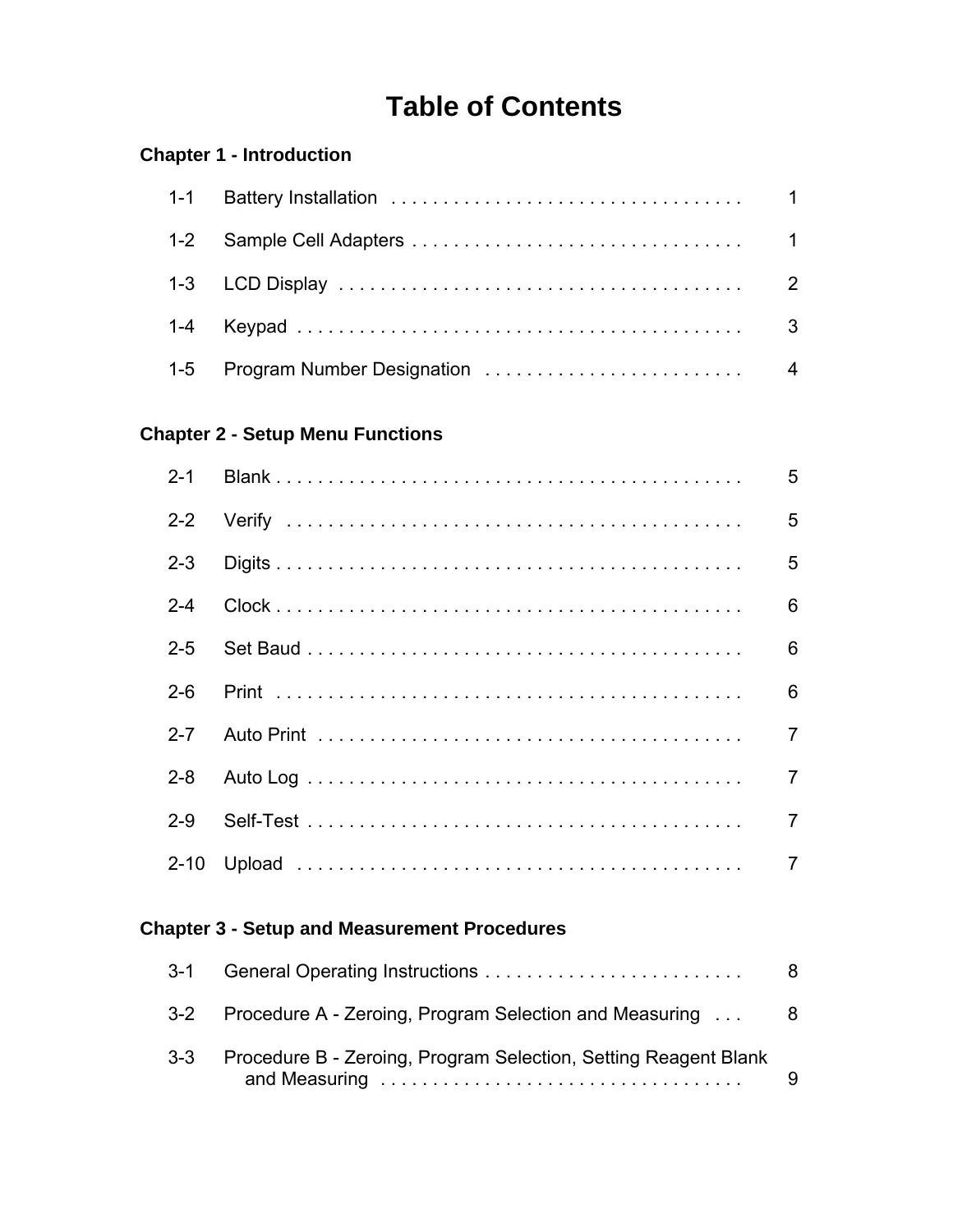#### **Chapter 4 - Data Logging**

#### **Chapter 5 - Use with Printers and Computers**

|     | 14 |
|-----|----|
|     | 12 |
|     |    |
| 5-1 |    |

#### **Chapter 7 - Custom User Programs**

|  | 15 |
|--|----|
|  | 15 |
|  |    |

**Chapter 8 - Specifications & Features** . . . . . . . . . . . . . . . . . . . . . . . . . 17

#### **Chapter 9 - Product Information**

|                                                   | 18 |
|---------------------------------------------------|----|
|                                                   |    |
| 9-3 European Union's WEEE Directive 2002/96/EC 18 |    |
|                                                   |    |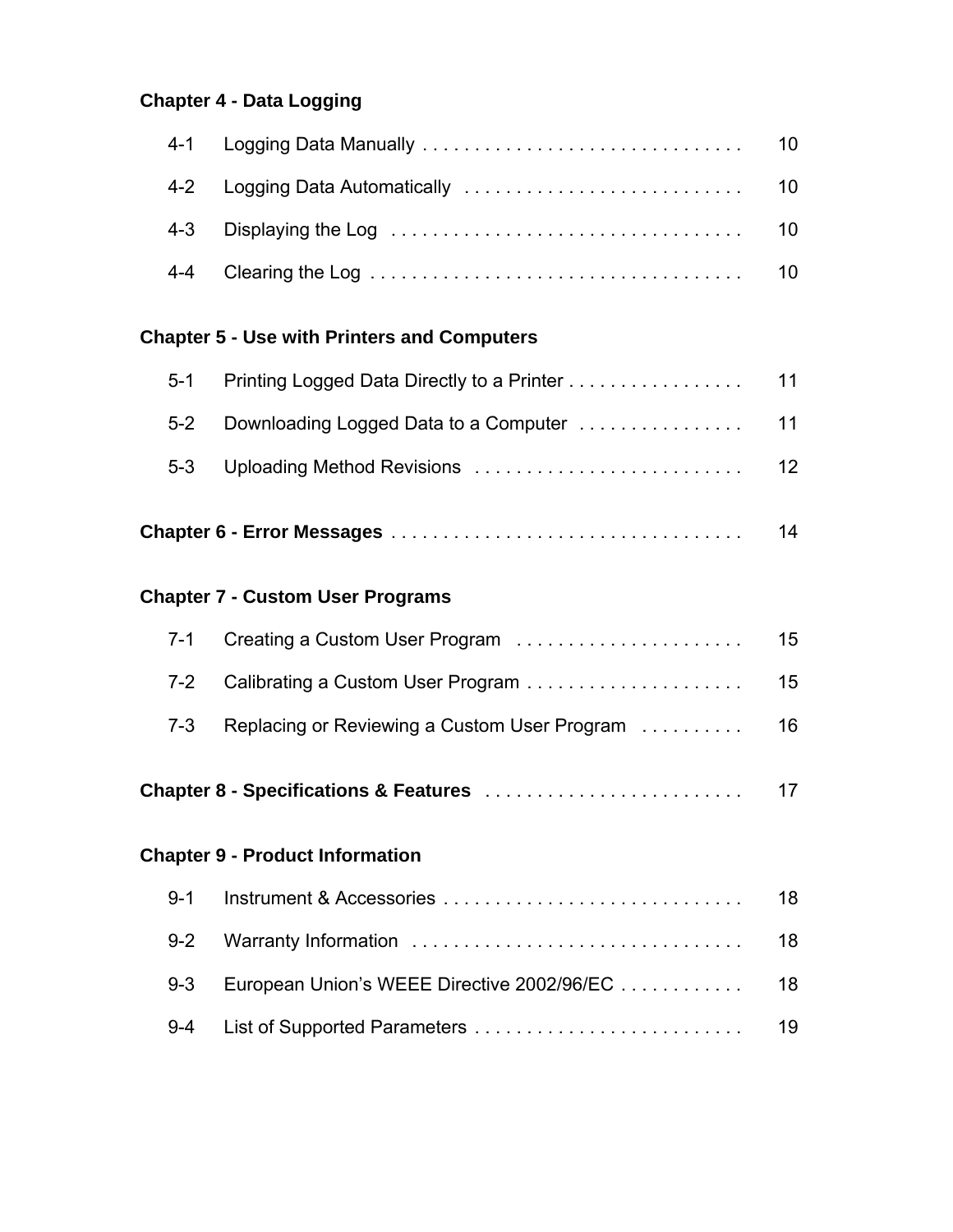### **Introduction**

#### **1-1 Battery Installation**

The V-2000 requires 4 AA alkaline or lithium batteries. With alkaline batteries, the expected life is 2,500 hours of operation. With lithium batteries, the expected life is 10,000 hours of operation. The V-2000 has a battery saving auto-shutoff feature that turns the instrument off after 20 minutes of non-use. Remove batteries when photometer is not in use.

To install batteries, carefully loosen the 2 captive screws on the battery cover (back of instrument). Remove the cover, and insert the batteries with the correct orientation as illustrated in the battery compartment. Replace the battery cover and replace the captive screws.

#### **1-2 Sample Cell Adapters**

The V-2000 comes with 2 sample cell adapters: 13 mm adapter for Vacu-vials; 16 mm adapter for COD Vials. The adapters ensure correct alignment of the ampoule or vial being used. If the ampoule or vial is not aligned correctly (i.e. wrong adapter or no adapter is used), measurement errors will occur.

To insert an adapter, the male tabs on the adapter (left and right sides) should be matched up with the alignment slots to the left and right of the sample cell compartment. Insert the adapter with the correct alignment and push down firmly until it snaps into place.

**Important Note:** Above the sample cell compartment, the instrument says "**cuvette adapter** = **lock-unlock** <". Disregard this message! There is no lock, unlock feature to the current cell adapters. They go straight in and out. DO NOT attempt to turn the adapter from left to right when inserting it or removing it.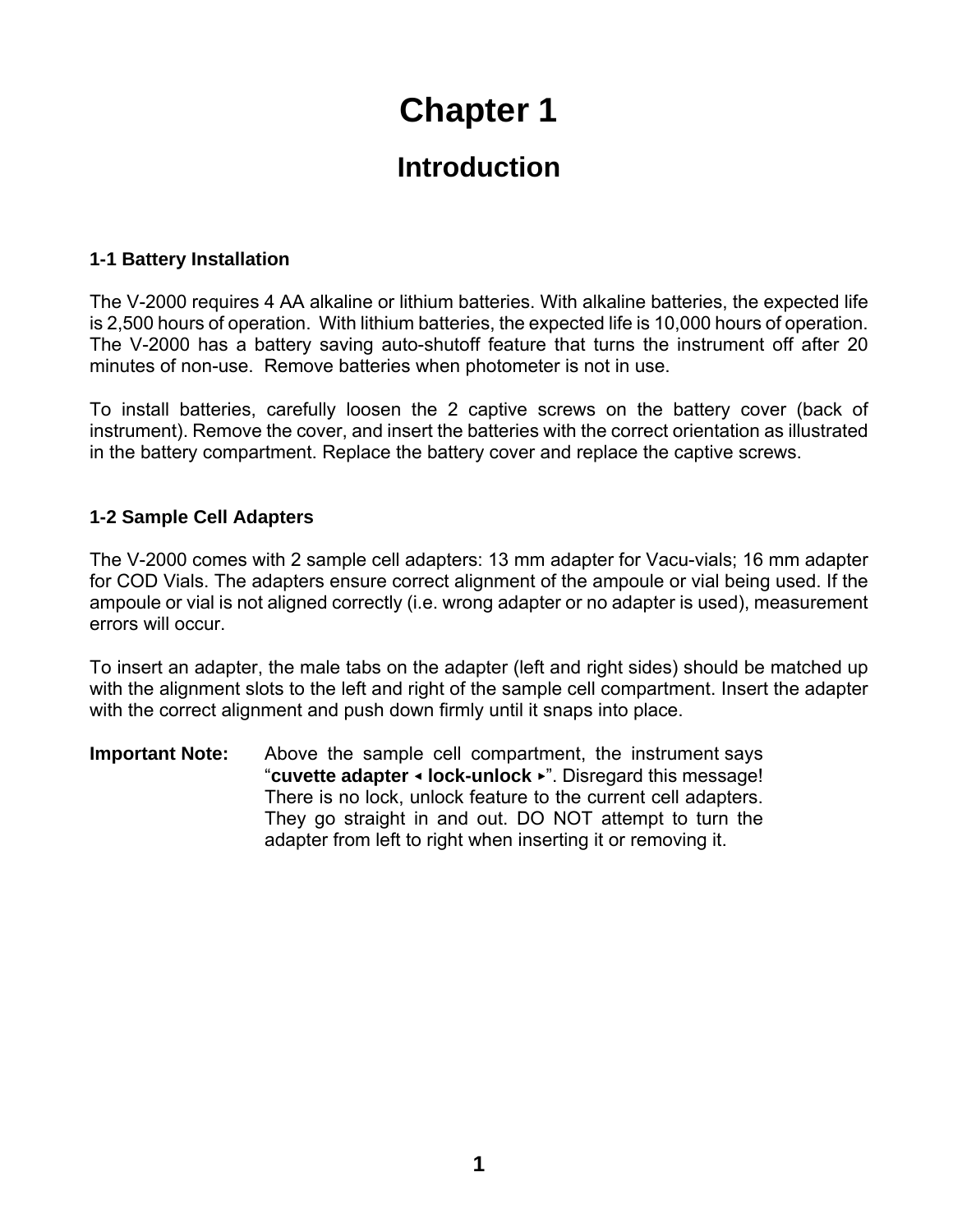

- **calibrate** Displays when the instrument is in the calibration mode
- **setup** Displays when the instrument is in the setup mode
- **measure** Displays when the instrument is taking a measurement
- **zero** Displays when the instrument is zeroing
- **blank** Displays when a blank is active for a selected method
- **units** Displays the chosen unit of measure
- **?** Displays when the instrument is prompting the user for a response
- **timer** Displays when the timer is active
- **log** Displays if data is stored in the log
- **battery** Displays if battery is low
- **print** Displays when the instrument is printing (or downloading)
- **verification** Displays when the instrument is in the verification mode
- **XXX program** Displays the active program number
- **SEPEE EXALUATE Alphanumeric display**
- 15 -**8.8:8.8** Numeric display
- **range** Displays to indicate over range condition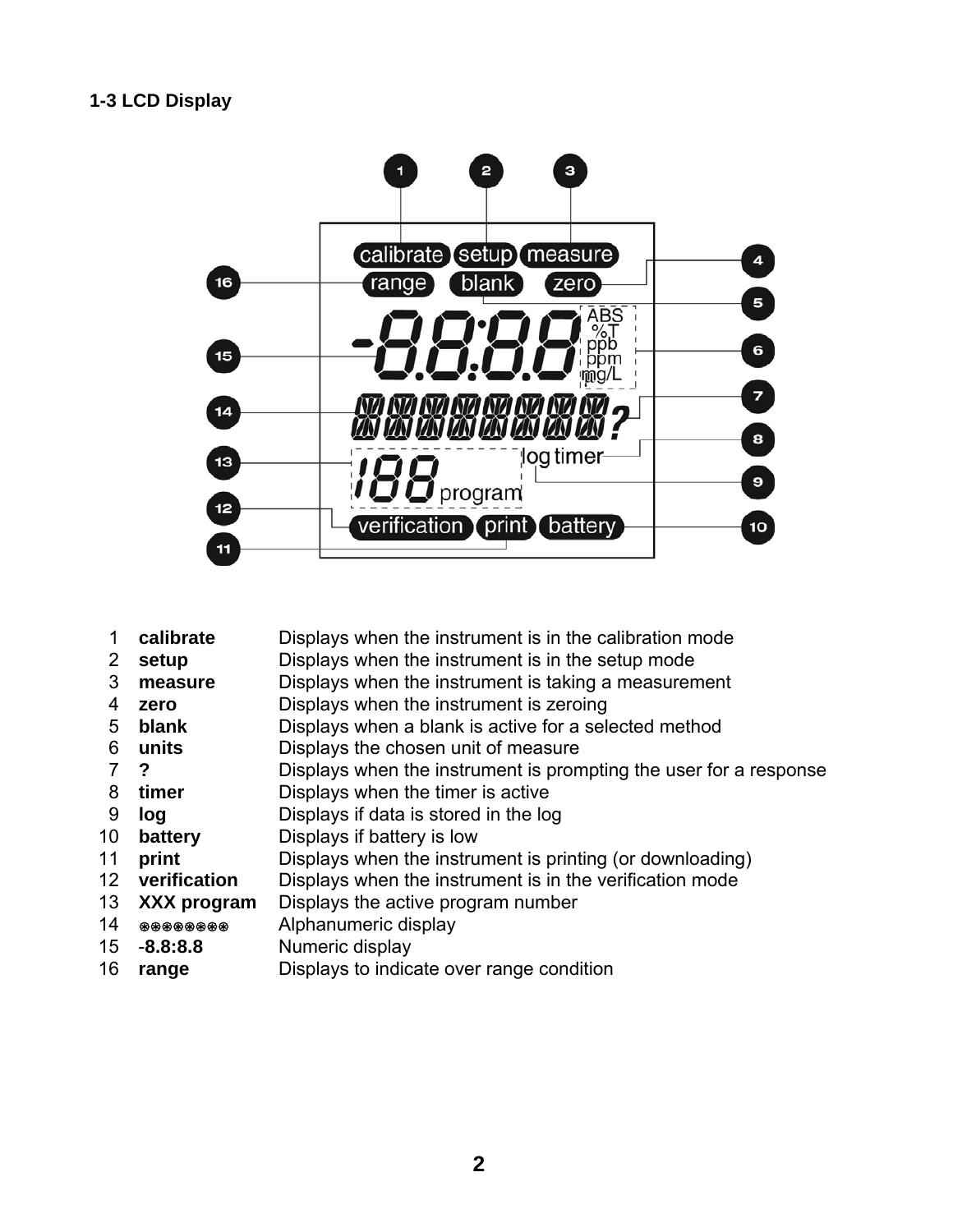### **1-4 Keypad**



| <b>KEY</b>       | <b>FUNCTION</b>                                                                                                                                                             |
|------------------|-----------------------------------------------------------------------------------------------------------------------------------------------------------------------------|
| power            | Turns the instrument on or off                                                                                                                                              |
| print / 0        | Initiates print mode or inputs a 0                                                                                                                                          |
| $yes/$ .         | Confirms a selection, functions as Enter key, or inputs a decimal point                                                                                                     |
| units $/1$       | Allows selection of unit of measure or inputs a 1                                                                                                                           |
| log/2            | Initiates data log mode or inputs a 2                                                                                                                                       |
| $\mathbf{v}$ / 3 | Scroll down or inputs a 3                                                                                                                                                   |
| setup / 4        | Allows access to user selectable functions (Blank, Verify, Digits, Clock, Set<br>Baud, Print, AutoPrint, Auto Log, Self-Test, Upload, User Prgm, Cal User) or<br>inputs a 4 |
| timer $/5$       | Initiates timer, allows access to time/date and stopwatch or inputs a 5                                                                                                     |
| $\triangle$ /6   | Scroll up or inputs a 6                                                                                                                                                     |
| prgm $/7$        | Initiates program number input or inputs a 7                                                                                                                                |
| zero $/ 8$       | Initiates a zero measurement or inputs an 8                                                                                                                                 |
| meas $/ 9$       | Initiates a measurement or inputs a 9                                                                                                                                       |
|                  |                                                                                                                                                                             |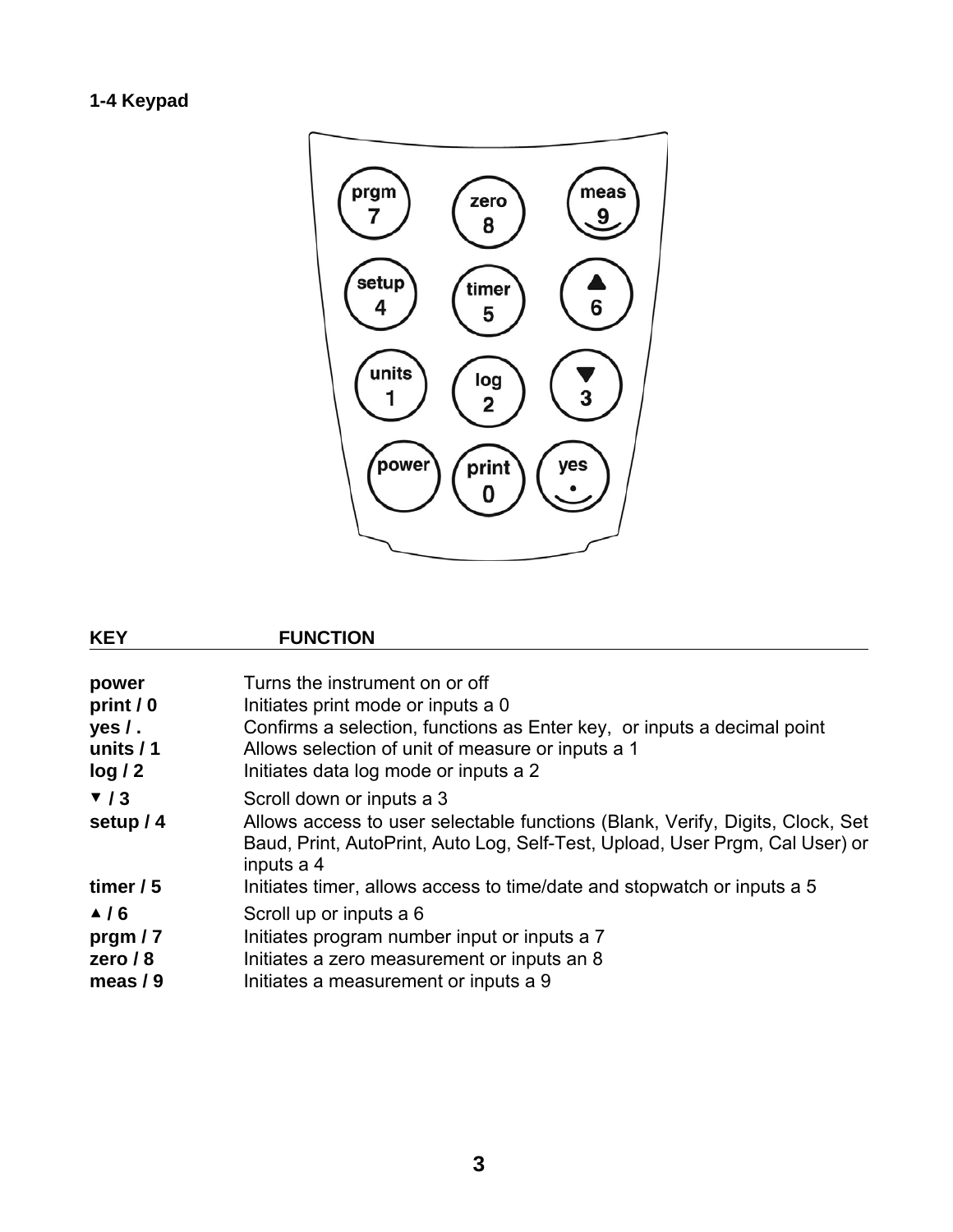#### **1-5 Program Number Designation**

The V-2000 offers the user access to approximately 50 pre-programmed water analysis methods for use in conjunction with Vacu-vials ampoules and COD Vials (program numbers 5 -189 reserved for this function). For these pre-programmed methods, the instrument gives direct readout test results.

The V-2000 also offers the user the option of taking readings in absorbance or % Transmittance at each of the 4 available wavelengths (program numbers 1 - 4). Absorbance readings can then be used to generate a user specific calibration equation. A scientific calculator or software package with a linear regression function can be used to convert absorbance units to concentration values.

Finally, the V-2000 offers the user the ability to store up 10 user specific custom methods.

| <b>Program Number</b> | <b>Designation</b>                               |
|-----------------------|--------------------------------------------------|
|                       | manual zeroing; equivalent to using the zero key |
|                       | 420 nm absorbance or % Transmittance             |
| $\overline{2}$        | 520 nm absorbance or % Transmittance             |
| 3                     | 580 nm absorbance or % Transmittance             |
| 4                     | 610 nm absorbance or % Transmittance             |
| 5-189                 | pre-programmed water analysis methods            |
| 190-199               | user generated custom methods                    |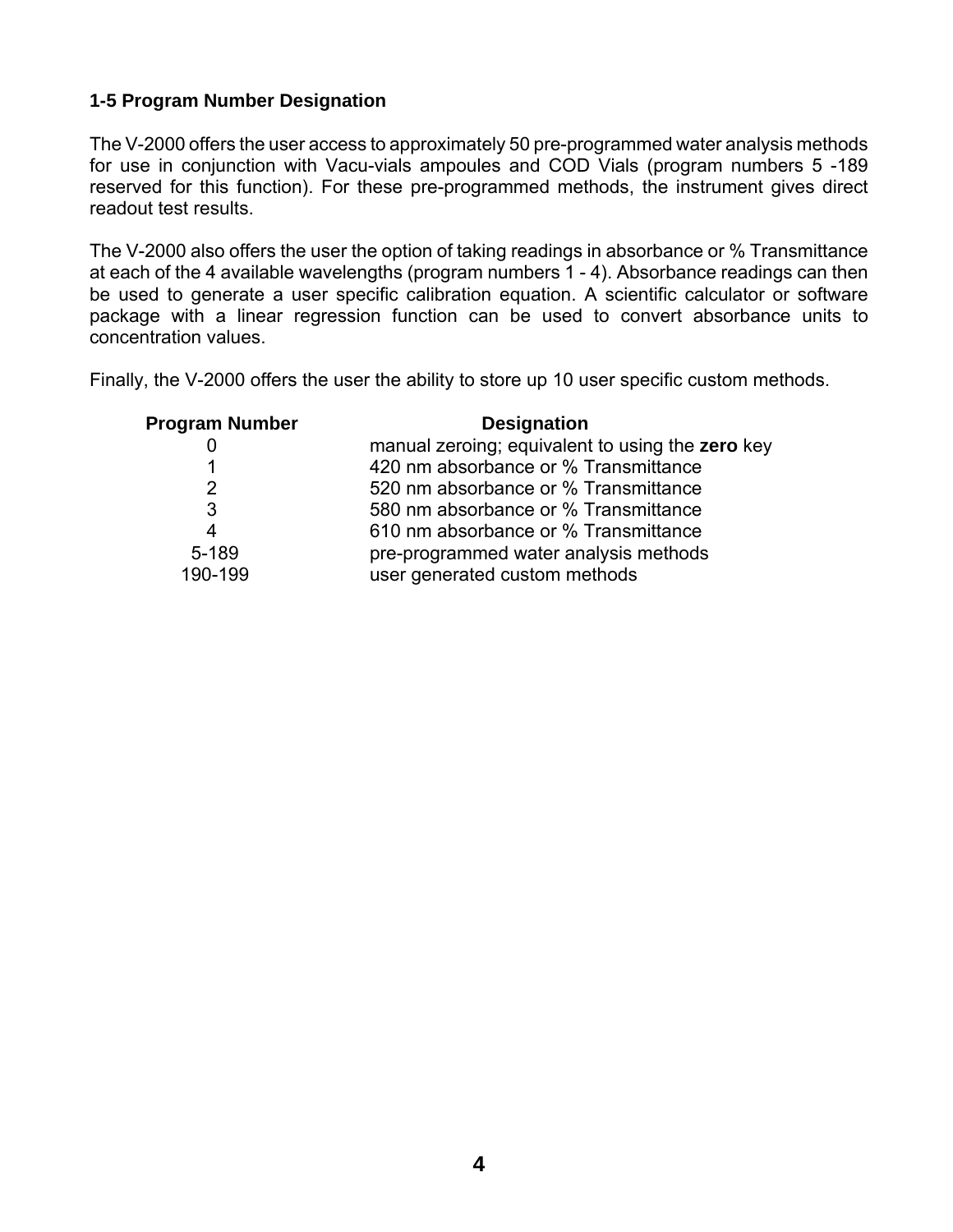### **Setup Menu Functions**

To view the Setup menu functions, press the **setup** key and use the  $\triangle$  or  $\nabla$  keys to scroll through the list of functions.

#### **2-1 Blank**

The blank function is employed for specific methods that require the generation and use of a reagent blank ampoule or vial. The following methods require the use of this function: Aluminum, Chloride, COD, Fluoride, Hydrazine, Ozone 2 (K-7413). The procedure for using the blank function is found in Chapter 3, Section 3-3 Procedure B - Zeroing, Program Selection, Setting Reagent Blank and Measuring.

If the blank is accidentally set (blank icon appears on the LCD display for a method other than one of the 5 listed above), it is important to clear the blank before running the method.

To Clear Blank:

- 1. Press the **setup** key and use the **▲** or ▼ keys until "BLANK" is displayed, then press the **yes** key.
- 2. "SET BLNK?" will be displayed.
- 3. Use the ▲ or ▼ keys to toggle from "SET BLNK?" to "CLR BLNK". When "CLR BLNK" is displayed, press the **yes** key.
- 4. "CLEARED" will be displayed.
- 5. Press the **meas** key to exit the setup menu.

#### **2-2 Verify**

Disregard this function. It offers no added value to the instrument user.

#### **2-3 Digits**

The digits function allows the user to select the resolution of the reading (the number of significant digits in the displayed test result): 0.000, 0.00, 0.0, and 0. The default setting for this function is 0.000, however the test range on the parameter specific test kit instructions and in the List of Supported Parameters in Chapter 9 of this manual is displayed with the suggested number of significant digits for each particular method.

**NOTE:** The digits resolution setting on the V-2000 is not method specific, and therefore must be reset as needed when moving from one preprogrammed method to another.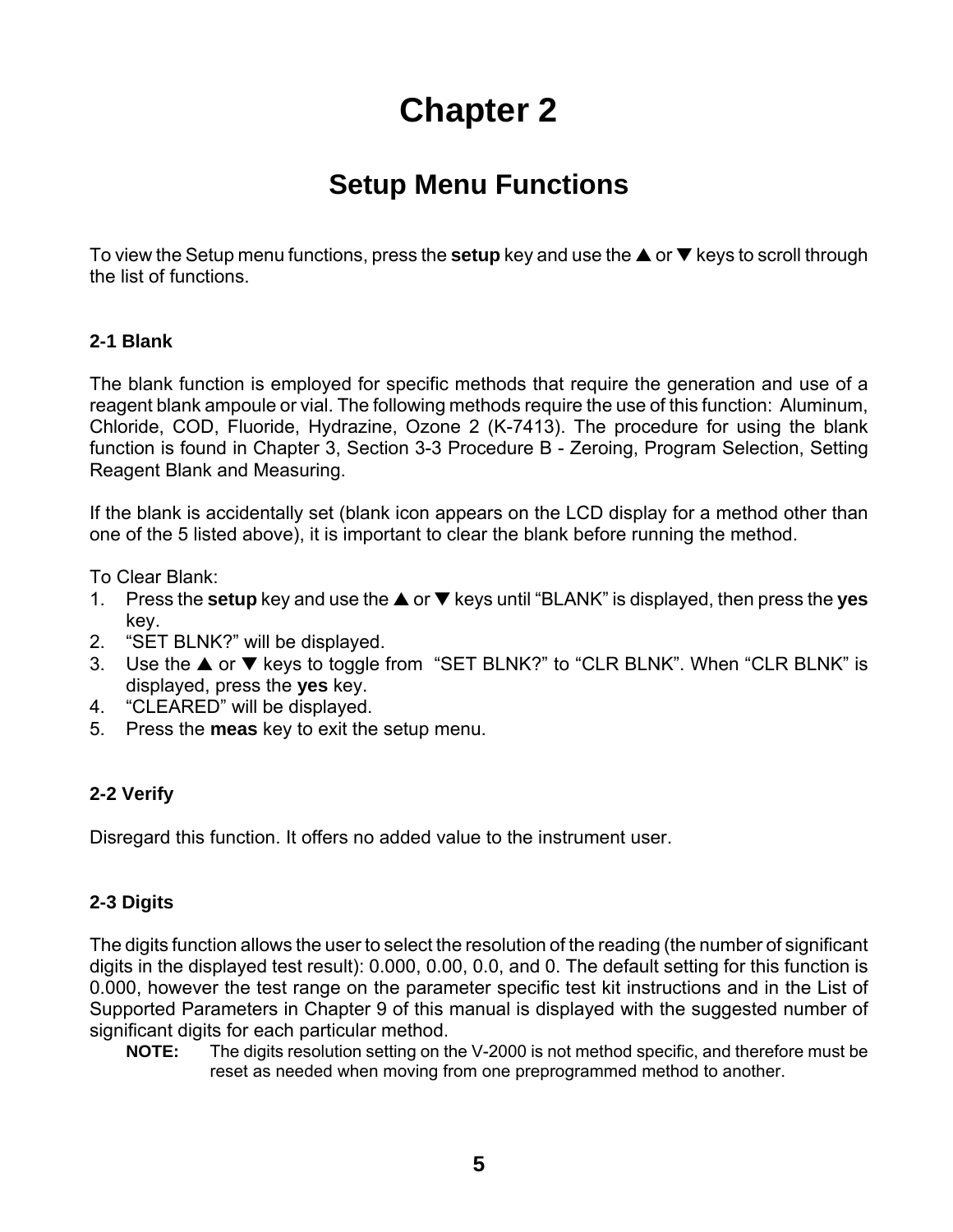- 1. Press the **setup** key and use the **▲** or ▼ keys until "DIGITS" is displayed, then press the **yes** key.
- 2. Use the  $\triangle$  or  $\nabla$  keys until the desired resolution is displayed, then press the **yes** key.
- 3. Press the **meas** key to exit the setup menu.

#### **2-4 Clock**

The clock function allows the user to set the time and date.

- 1. Press the **setup** key and use the **▲** or ▼ keys until "CLOCK" is displayed, then press the **yes** key.
- 2. "20 " will be displayed. Enter the year.
- 3. " Month" will be displayed. Enter the month.
- 4. " Day" will be displayed. Enter the day.
- $\overline{5}$ .  $\overline{2}$  (24) hour" will be displayed. Enter the time.
- 6. Press the **meas** key to exit the setup menu.

#### **2-5 Set Baud**

The set baud function allows the user to select the baud rate:1200, 2400, 4800, and 9600. The default setting for this function is 1200.

- 1. Press the **setup** key and use the **▲** or ▼ keys until "SET BAUD" is displayed, then press the **yes** key.
- 2. Use the  $\triangle$  or  $\nabla$  keys until the desired baud rate is displayed, then press the **yes** key.
- 3. Press the **meas** key to exit the setup menu.

#### **2-6 Print**

The print function allows the user to select the printout format. The user can select between a standard printout (used if printing directly to a printer) and a comma delimited format (used for importing data into a spreadsheet).

- 1. Press the **setup** key and use the **▲** or ▼ keys until "PRINT" is displayed, then press the **yes** key.
- 2. Use the  $\triangle$  or  $\nabla$  keys to toggle between "STND PRN" and "CMA DELM". When the desired printout format is displayed, press the **yes** key.
- 3. Press the **meas** key to exit the setup menu.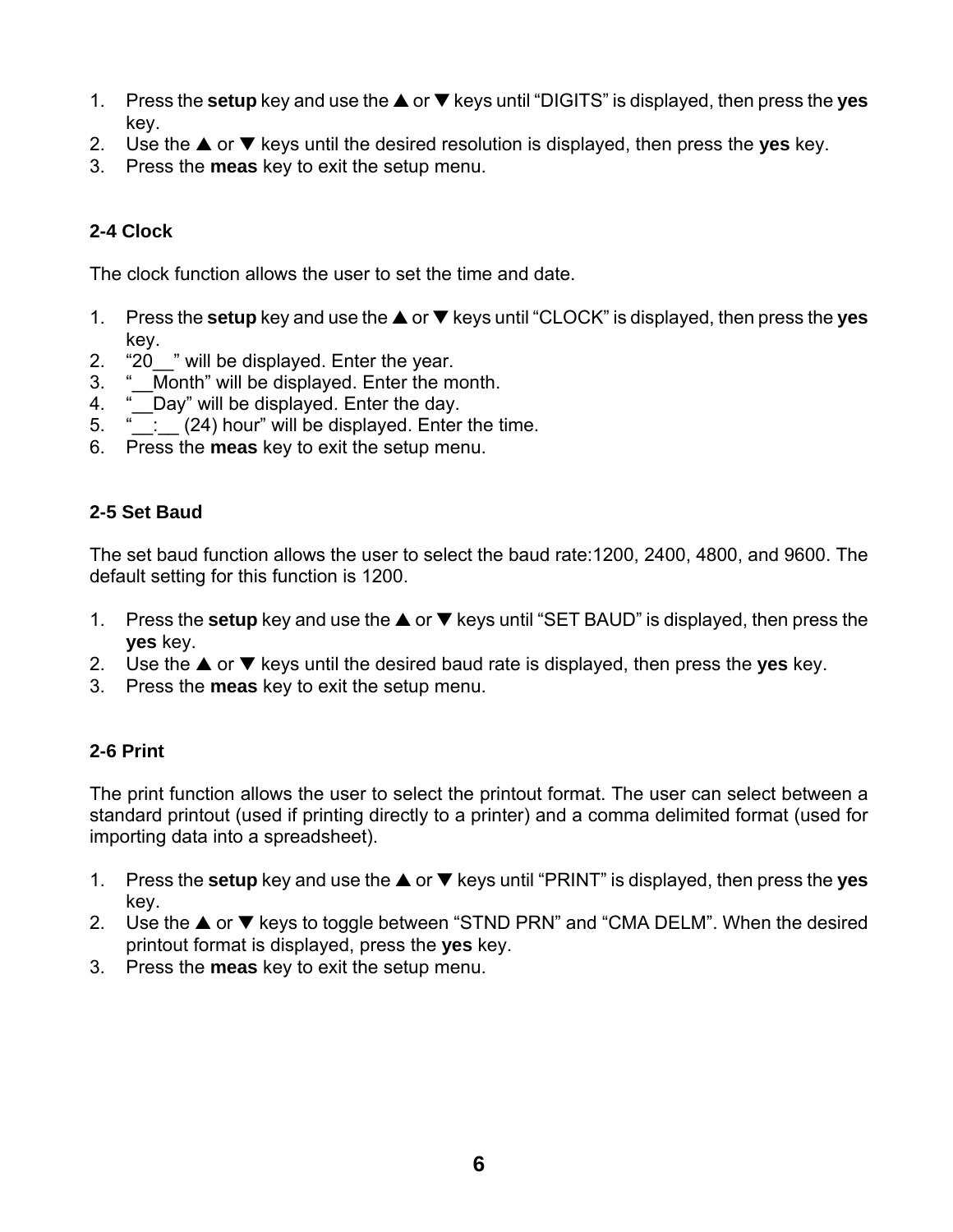#### **2-7 Auto Print**

The auto print function allows the user to automatically send readings to a printer.

- 1. Press the **setup** key and use the **▲** or ▼ keys until "AUTO PRT" is displayed, then press the **yes** key.
- 2. Use the  $\triangle$  or  $\nabla$  keys to toggle between "AUTO OFF" and "AUTO ON". When the desired printing function is displayed, press the **yes** key.
- 3. Press the **meas** key to exit the setup menu.

#### **2-8 Auto Log**

The auto log function allows the user to automatically save **up to** 100 test results in the photometer's memory. The procedure for using the auto log function is found in Chapter 4, Section 4-2 Logging Data Automatically.

#### **2-9 Self-Test**

The self-test function puts the photometer into self-diagnostic mode. It is not recommended as a routine test, but rather as a troubleshooting tool to be used if the unit gives an error message, produces a suspect test result or in any way malfunctions. If an instrument fails any portion of the self-test, contact CHEMetrics Technical Services Department.

- 1. Before initiating the self-test, the sample cell adapter must be removed and the light shield must be in place.
- 2. Press the **setup** key and use the  $\triangle$  or  $\nabla$  keys until "SELFTEST" is displayed, then press the **yes** key.
- 3. The instrument will display "KBD TEST". Then it will prompt the user to press each of the keys beginning with the **7** key.
- 4. When the test is complete, the instrument should display "UNIT OK".
- 5. Press any key to view the complete LCD display capabilities. Compare the instrument display to the display graphic in Chapter 1, Section 1-3 LCD Display.
- 6. Press any key to exit the self-test.
- 7. Press the **meas** key to exit the setup menu.

#### **2-10 Upload**

The upload function allows the user to update the V-2000 to the most current method program revision. The V-2000 is updated by logging on to the CHEMetrics website, www.chemetrics.com and clicking on the V-2000 Upload New Methods link. To ensure that the most current method calibrations are being used, it is recommended that every V-2000 user check the CHEMetrics website frequently. For more information, see Chapter 5, Section 5-3 Uploading Method Revisions.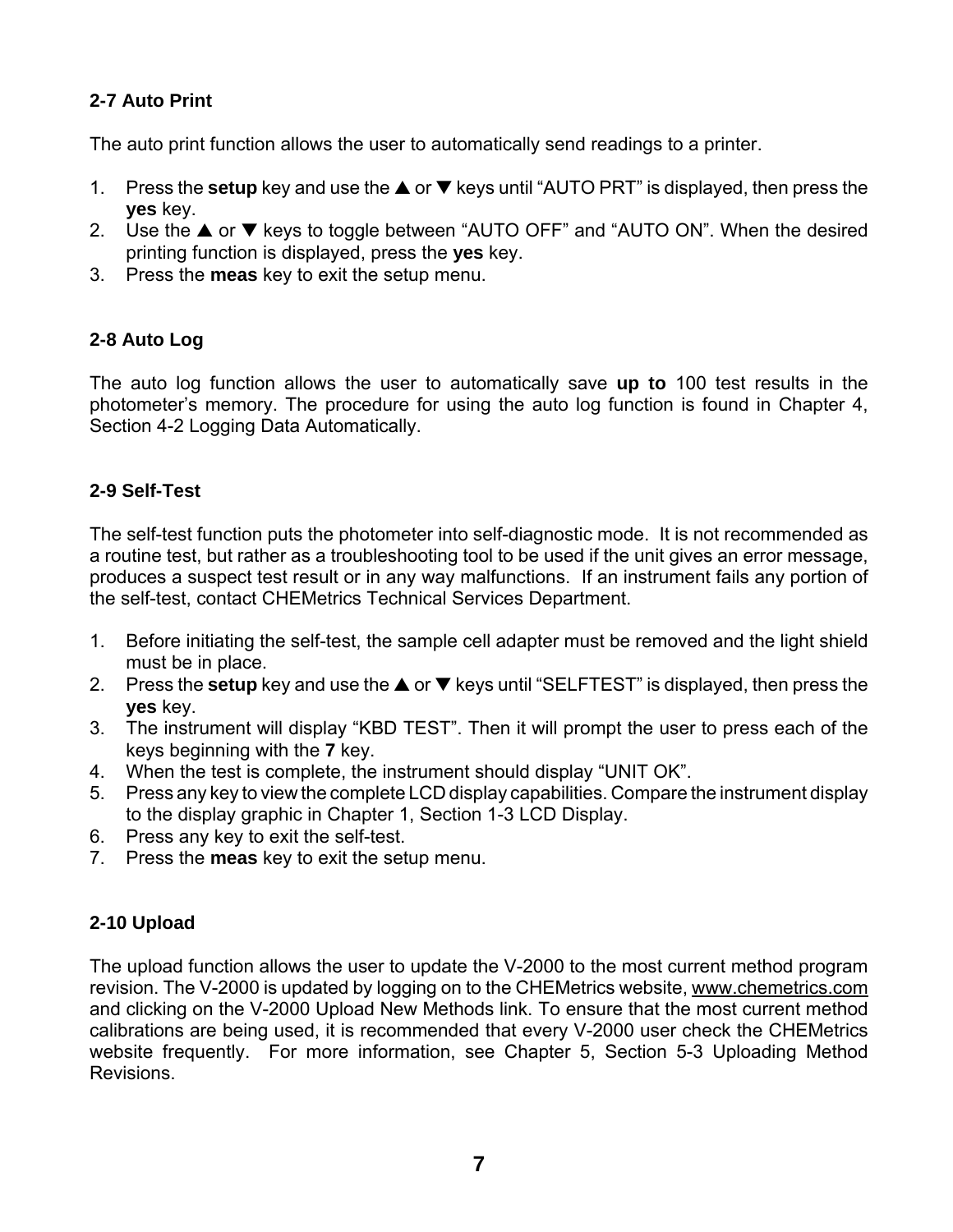### **Setup and Measurement Procedures**

#### **3-1 General Operating Instructions**

The following guidelines can be considered general operating instructions for the V-2000 photometer. More parameter specific information is provided in the kit instructions supplied with each Vacu-vial or COD test kit.

- The V-2000 must be zeroed prior to each series of measurements. Additionally, if the ampoule/vial adapter has been removed or comes loose during operation, the V-2000 should be re-zeroed.
- $\blacksquare$  For best results, always cover the ampoule or vial with the light shield prior to zeroing the instrument, setting a reagent blank value or measuring a sample.
- For COD testing, LED based photometers do not produce accuracy, precision and sensitivity equivalent to that attainable from spectrophotometers. For NPDES reporting purposes for COD, a spectrophotometer is the preferred method of measurement. A full comparison of the range and accuracy claims for COD on the two different instrument platforms is available from the CHEMetrics Technical Services Department.
- # A 13 mm sealed ampoule containing distilled water is supplied in each Vacu-vials Test Kit for use as a ZERO ampoule for Vacu-vial test procedures.
- A 16 mm screw cap vial containing distilled water is supplied with the V-2000 Photometer for use as a zeroing vial for the COD test procedure.
- $\blacksquare$  Methods that do not specifically call for the generation of a reagent blank should follow **Procedure A - Zeroing, Program Selection and Measuring** below.
- **EXED** Methods that do specifically call for the generation of a reagent blank (Aluminum, Chloride, COD, Fluoride, Hydrazine, Ozone 2 (K-7413) should follow **Procedure B - Zeroing, Program Selection, Setting Reagent Blank and Measuring** below.

#### **3-2 Procedure A - Zeroing, Program Selection and Measuring**

- 1. Install the appropriate sample cell adapter into the photometer.
- 2. Turn the photometer on by pressing the **power** key.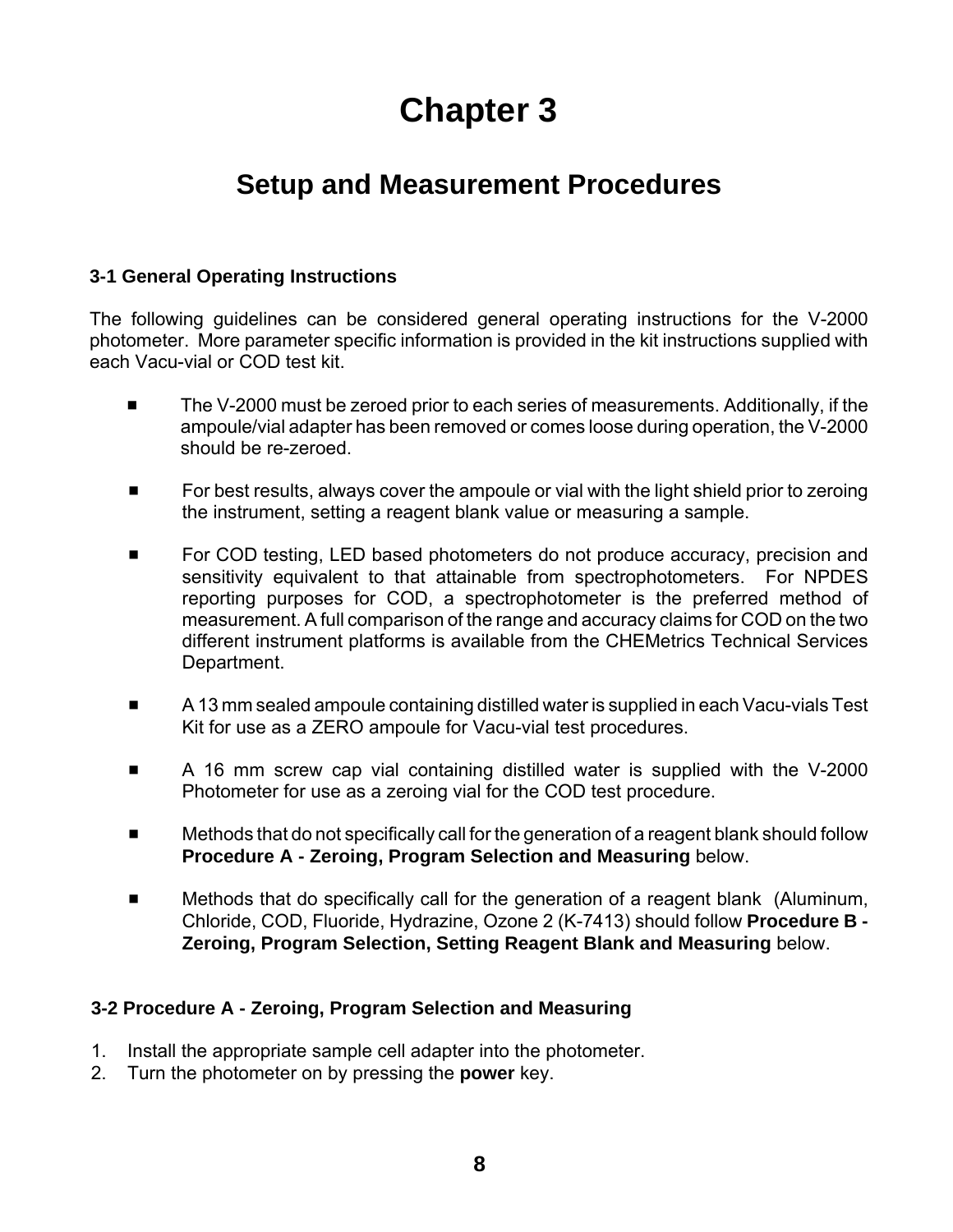- 3. Insert the ZERO ampoule into the V-2000, cover the ZERO ampoule with the light shield, and press the **zero** key. "Wait" is displayed, then the result is displayed as "0.000".
- 4. Press the **prgm** key, enter the appropriate program number, then press the **yes** key. The instrument will display the appropriate method name and program number. **NOTE:** If the program number is a 3 digit number, the **yes** key does not have to be pressed.
- 5. Follow the parameter specific Test Procedure supplied with the Test Kit on the sample to be tested and insert the resulting test ampoule into the V-2000. Cover the test ampoule with the light shield.
- 6. Press **meas** key. If a color development wait time is specified in the parameter specific Test Procedure, the V-2000 timer will begin to countdown. The V-2000 will automatically proceed to the measure mode when wait time is complete. The instrument will read the test ampoule and display the test result. The test result can either be recorded manually, logged manually or logged automatically. The instrument displays under and over-range results only very briefly. Under and over-range results cannot be logged.
	- **NOTE:** To bypass the timer feature, simply press the **timer** key. The instrument will immediately initiate measurement mode.

#### **3-3 Procedure B - Zeroing, Program Selection, Setting Reagent Blank and Measuring**

- 1. Install the appropriate sample cell adapter into the photometer.
- 2. Turn the photometer on by pressing the **power** key.
- 3. Insert the zeroing vial into the V-2000, cover the zeroing vial with the light shield, and press the **zero** key. "Wait" is displayed, then the result is displayed as "0.000".
- 4. Press the **prgm** key, enter the appropriate program number, then press the **yes** key. The instrument will display the appropriate method name and program number. **NOTE:** If the program number is a 3 digit number, the **yes** key does not have to be pressed.
- 5. Press the **setup** key and use the **▲** or ▼ keys until "BLANK" is displayed, then press the **yes** key.
- 6. "SET BLNK?" will be displayed, press the **yes** key.
- 7. "SAMPLE?" will be displayed.
- 8. Follow the parameter specific instructions supplied with the test kit for Generating a Reagent Blank. Insert the Reagent Blank into the V-2000. Cover the Reagent Blank with the light shield, then press the **yes** key. The instrument will read the blank, display an absorbance value momentarily, and then move to the next setup function.
- 9. Press the **meas** key to exit the setup menu. The instrument display will return to the appropriate method name and program number.
- 10. Follow the parameter specific Test Procedure supplied with the test kit on the sample to be tested, and insert the resulting test ampoule or vial into the V-2000. Cover the test ampoule with the light shield.
- 11. Press the **meas** key. If a color development wait time is specified in the parameter specific Test Procedure, the V-2000 timer will begin to countdown. The V-2000 will automatically proceed to the measure mode when wait time is complete. The instrument will read the test ampoule or vial and display the test result. The test result can either be recorded manually, logged manually or logged automatically. The instrument displays under and over-range results only very briefly. Under and over-range results cannot be logged.
	- **NOTE:** To bypass the timer feature, simply press the **timer** key. The instrument will immediately initiate measurement mode.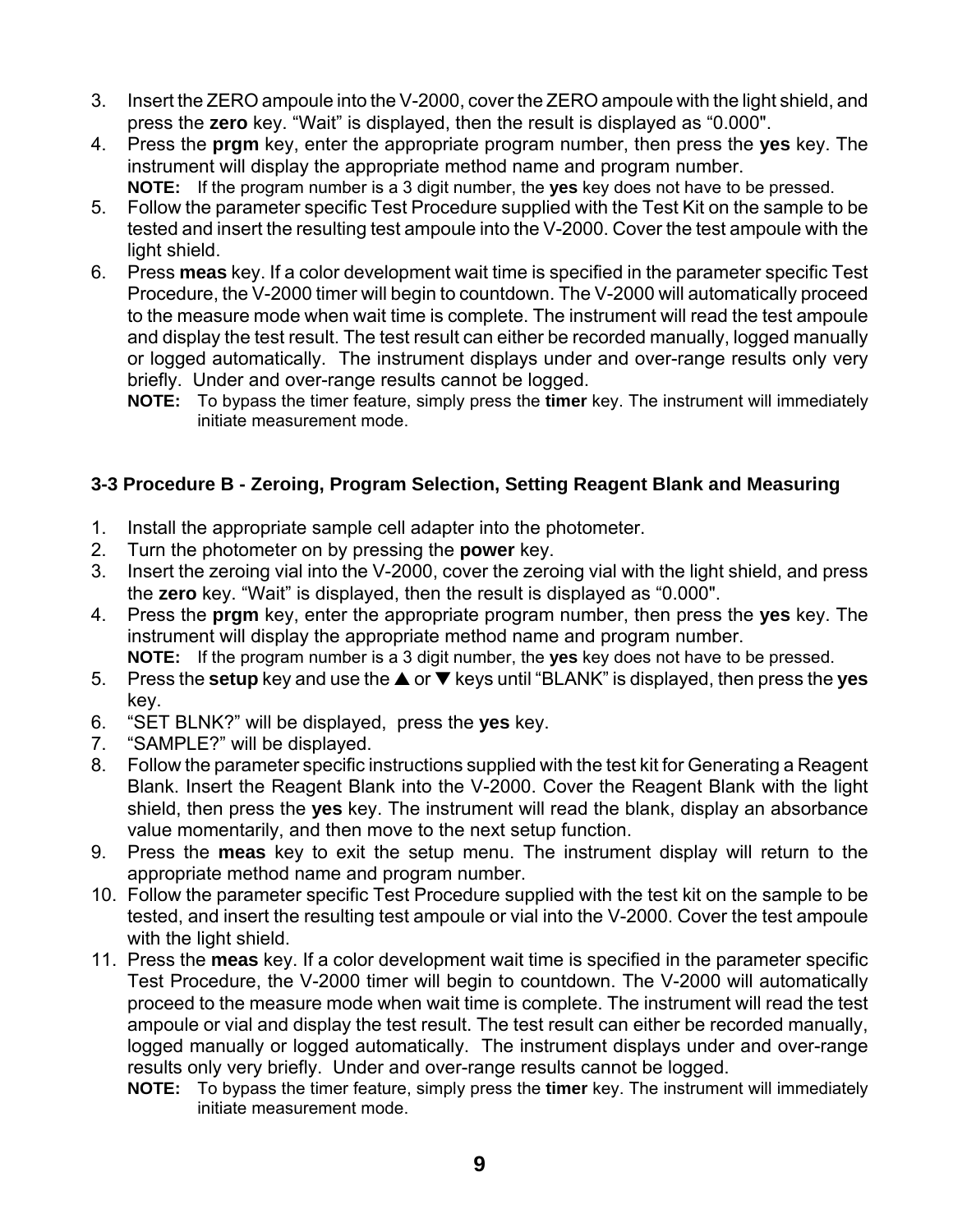### **Data Logging**

The V-2000 allows the user to store **up to** 100 test results in the photometer's memory.

#### **4-1 Logging Data Manually**

When a test result is being displayed by the instrument, press the **log** key. The log icon will appear in the display. The V-2000 will display "1 LOGGED". As new test results are logged, the number preceding LOGGED will append to reflect the number of saved test results.

#### **4-2 Logging Data Automatically**

Auto log automatically saves test results to the photometer's memory.

- 1. Press the **setup** key and use the **▲** or ▼ keys until "AUTO LOG" is displayed, then press the **yes** key.
- 2. Use the  $\triangle$  or  $\nabla$  keys to toggle between "AUTO OFF" and "AUTO ON". When the desired function is displayed, press the **yes** key.
- 3. Press the **meas** key to exit the setup menu.
- 4. With auto log turned on, the log icon will appear in the display. After the first data point is logged, the V-2000 will display "1 LOGGED". As new test results are logged, the number preceding LOGGED will append to reflect the number of saved test results. **NOTE:** Under and over-range results are not logged.

#### **4-3 Displaying the Log**

- 1. Press and hold the **log** key for approximately 4 seconds.
- 2. "DISPLAY" will be displayed and the last test result saved into the log will be displayed.
- 3. Use  $\triangle$  or the  $\nabla$  keys to scroll through the log test results.
- 4. Press the **meas** key to escape log display.

#### **4-4 Clearing the Log**

- 1. Press and hold the **log** key for approximately 4 seconds.
- 2. Press the **zero** key; "CLR LOG?" will be displayed.
	- **NOTE:** It is recommended to print or download the log prior to clearing.
- 3. Press the **yes** key to clear the log. "DELETED" will be displayed and the V-2000 will return to the measurement mode.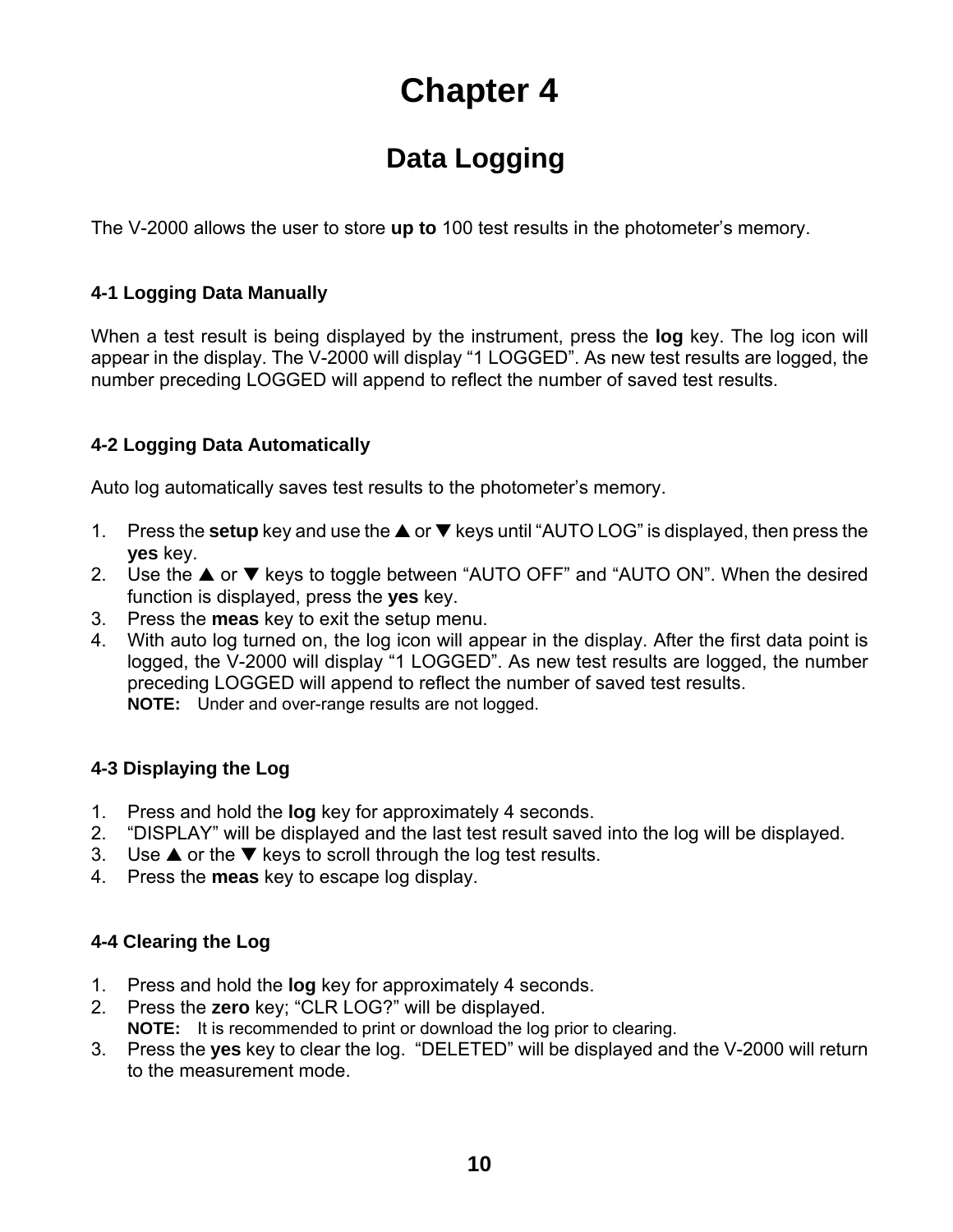### **Use with Printers and Computers**

The V-2000 photometer allows communication directly to a printer or bidirectional communication with a computer.

Connecting to a printer or a computer requires the use of the supplied RS-232 serial cable. This cable has a special 3-pin connector on one end for the V-2000. The RS-232 port is on the underside of the instrument. When connecting the RS-232 cable to a computer, a serial connector may be required (a 25 pin to 9 pin adapter is included with the V-2000). If your computer or printer does not have a serial port, you will need to purchase a separate adapter that will allow you to connect the V-2000 RS-232 serial cable to the USB port on your printer or computer. The following USB to serial adapters are compatible with multiple computer operating systems:

| <b>Manufacturer</b>                     | <b>Manufacturer Part No.</b> | <b>Supplier</b>                   | <b>Supplier Part No.</b> |
|-----------------------------------------|------------------------------|-----------------------------------|--------------------------|
| Aten Technologies<br>aten-usa.com       | <b>UC232A</b>                | <b>CDW Company</b><br>www.cdw.com | 325871                   |
| <b>CP Technologies</b><br>cptechusa.com | <b>CP-US-03</b>              | <b>CDW Company</b><br>www.cdw.com | 767105                   |

#### **5-1 Printing Logged Data Directly to a Printer**

- 1. With the V-2000 power off, connect the V-2000 to a printer using the supplied RS-232 serial cable.
- 2. Press the **power** key.
- 3. Press the **setup** key and use the **▲** or ▼ keys until "PRINT" is displayed, then press the **yes** key.
- 4. Use the  $\triangle$  or  $\nabla$  keys to toggle between "STND PRN" and "CMA DELM". When "STND PRN" is displayed, press the **yes** key.
- 5. Press the **meas** key to exit the setup menu.
- 6. Press and hold the **log** key for approximately 4 seconds.
- 7. Press and hold the **print** key for approximately 4 seconds to download all saved data.

#### **5-2 Downloading Logged Data to a Computer**

Logged data can be sent to a terminal emulator program (example: Hyper Terminal) and then exported to a spreadsheet or database software application.

- 1. Create a text file (\*.txt) to receive the V-2000 logged data.
- 2. With the V-2000 power off, connect the V-2000 to a computer using the supplied RS-232 serial cable.
- 3. Press the **power** key.
- 4. Press the **setup** key and use the **▲** or ▼ keys until "PRINT" is displayed, then press the **yes**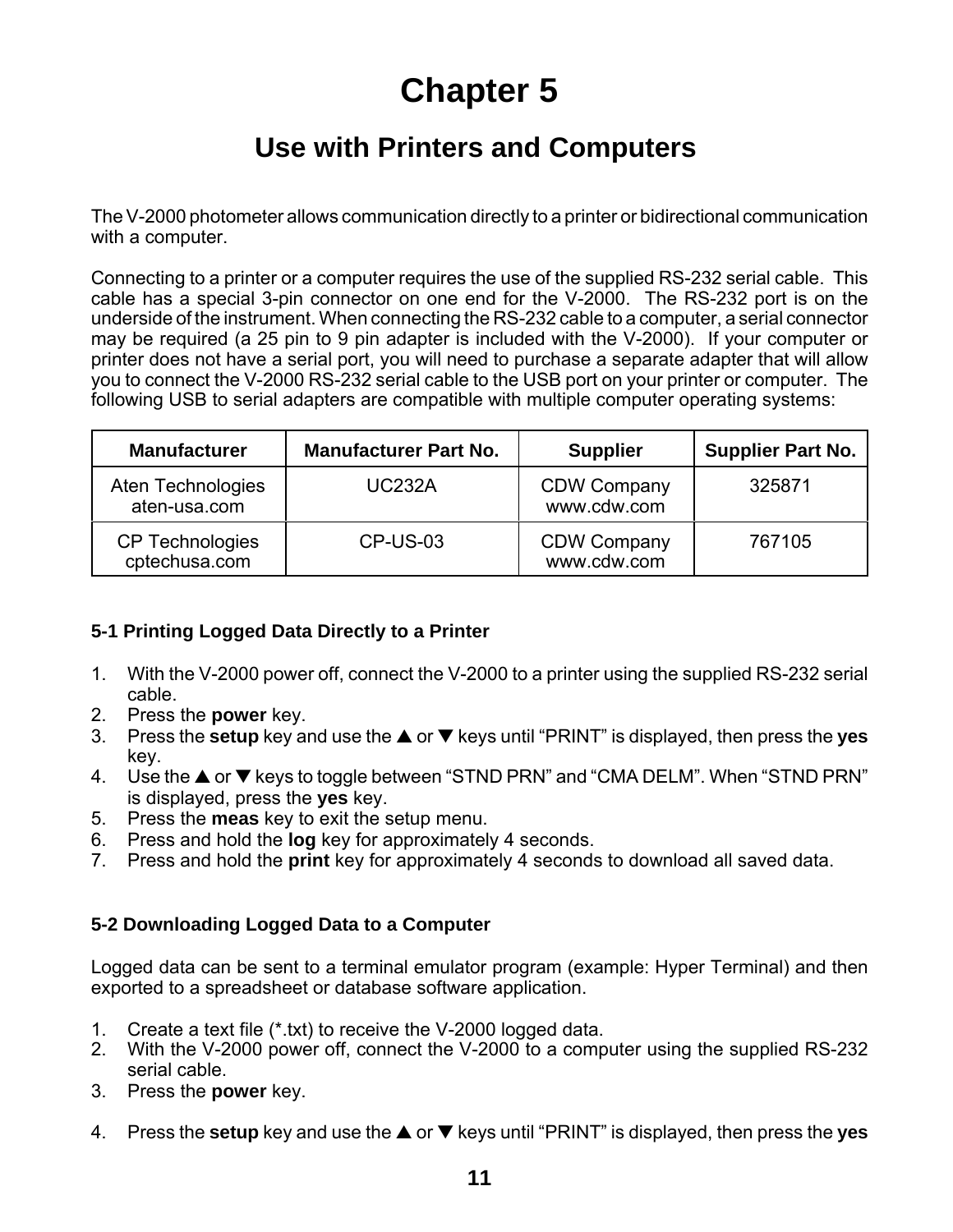key.

- 5. Use the **▲** or ▼ keys to toggle between "STND PRN" and "CMA DELM". When "CMA DELM" is displayed, press the **yes** key.
- 6. Press the **meas** key to exit the setup menu.
- 7. Open HyperTerminal by going to the Start button, then clicking on Programs/ Accessories/Communications/HyperTerminal.
- 8. A "New Connection" window will open. Enter a name to call the terminal program, for example, "V2000". Select an icon to represent the terminal program.
- 9. A "Connect To" window will open. Select the Com (serial) port to which V-2000 is connected.
- 10. Enter the port transmission settings:

| <b>Baud Rate</b>    | 1200, 2400, 4800, 9600                                            |
|---------------------|-------------------------------------------------------------------|
| Data Bits           | 8                                                                 |
| Parity              | <b>None</b>                                                       |
| Stop Bit            |                                                                   |
| <b>Start Bit</b>    |                                                                   |
| <b>Flow Control</b> | Hardware                                                          |
|                     | NOTE: The baud rate selected in Hyper Terminal must match the V-2 |

- 2000 baud rate. See Chapter 2, Section 2-5 Baud Rate.
- 11. From the HyperTerminal menu, select Transfer. Click on Capture Text. Enter the path and name of the file created in Step 1. Click on Start.
- 12. Make sure that the desired V-2000 printout format has been chosen as outlined in Chapter 2, Section 2-6 Print.
- 13. Press and hold the **log** key for approximately 4 seconds.
- 14. Press and hold the **print** key for approximately 4 seconds to download all saved data.
- 15. Log #, test results, program #, parameter, and date/time tag should appear in the Hyper Terminal window. When transmission is complete, click the Disconnect icon. Click on Transfer/Capture Text and Stop. Exit the HyperTerminal program.
- 16. The text file which captured the V-2000 data can now be opened in the appropriate software application. Data may be reformatted as needed for spreadsheet or database manipulation.

#### **5-3 Uploading Method Revisions**

The V-2000 method program can be updated by logging onto the CHEMetrics website, www.chemetrics.com and clicking on the V-2000 Upload New Methods link. The CHEMetrics website will inform customers when new methods are available or existing methods have been updated. Also, the parameter specific test kits will have information about method updates as they occur. To ensure that the most current method calibrations are being used, it is recommended that every V-2000 user check the CHEMetrics website frequently.

To determine which method revision is currently present on your V-2000 instrument, simply turn the instrument on. On start up, the V-2000 briefly displays the current method revision.

Note: Uploading a new method revision does not overwrite any user generated custom methods.

Automatic Method Revision Update:

Instructions:

- 1. With the V-2000 power off, connect the V-2000 to a computer using the supplied RS-232 serial cable.
- 2. Press the power key to turn the meter on.
- 3. Then press the setup key.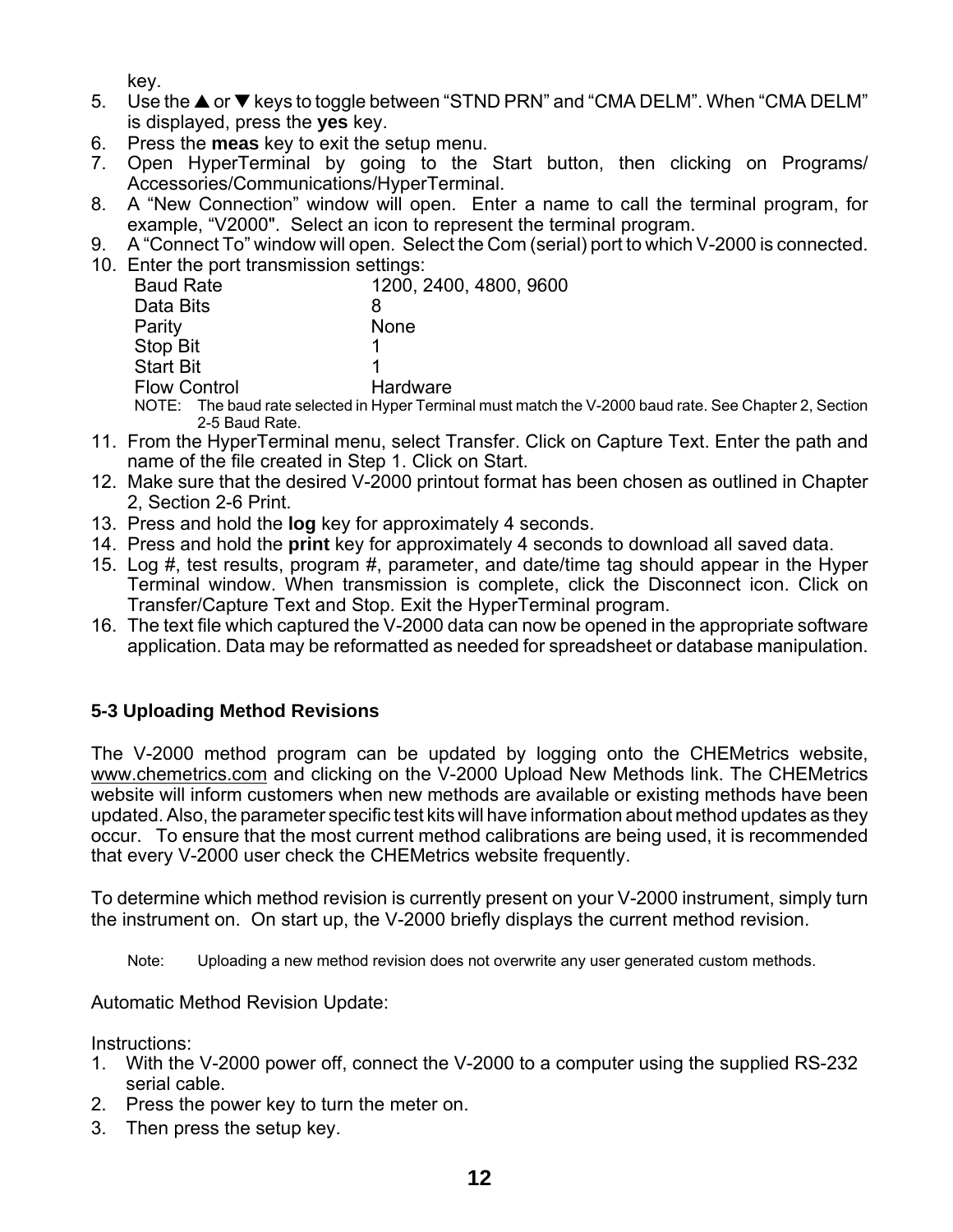- 4. Press the  $\blacktriangle$  or  $\nabla$  keys until "UPLOAD" is displayed, then press the yes key to accept.
- 5. Meter should read "WAITING", indicating meter is ready for the Method Revision Update.

NOTE: To abort the upload process, press yes key again.

- 6. Click on the link provided on the CHEMetrics website and open the program.
- 7. Follow the instructions provided in the file.
- 8. When the program is complete, the instrument will display "ALL DONE" along with the new method revision number.
	- NOTE: If the above Automatic Method Revision Update does not complete successfully, contact CHEMetrics Technical Support at 540-788-9026 or technical@chemetrics.com.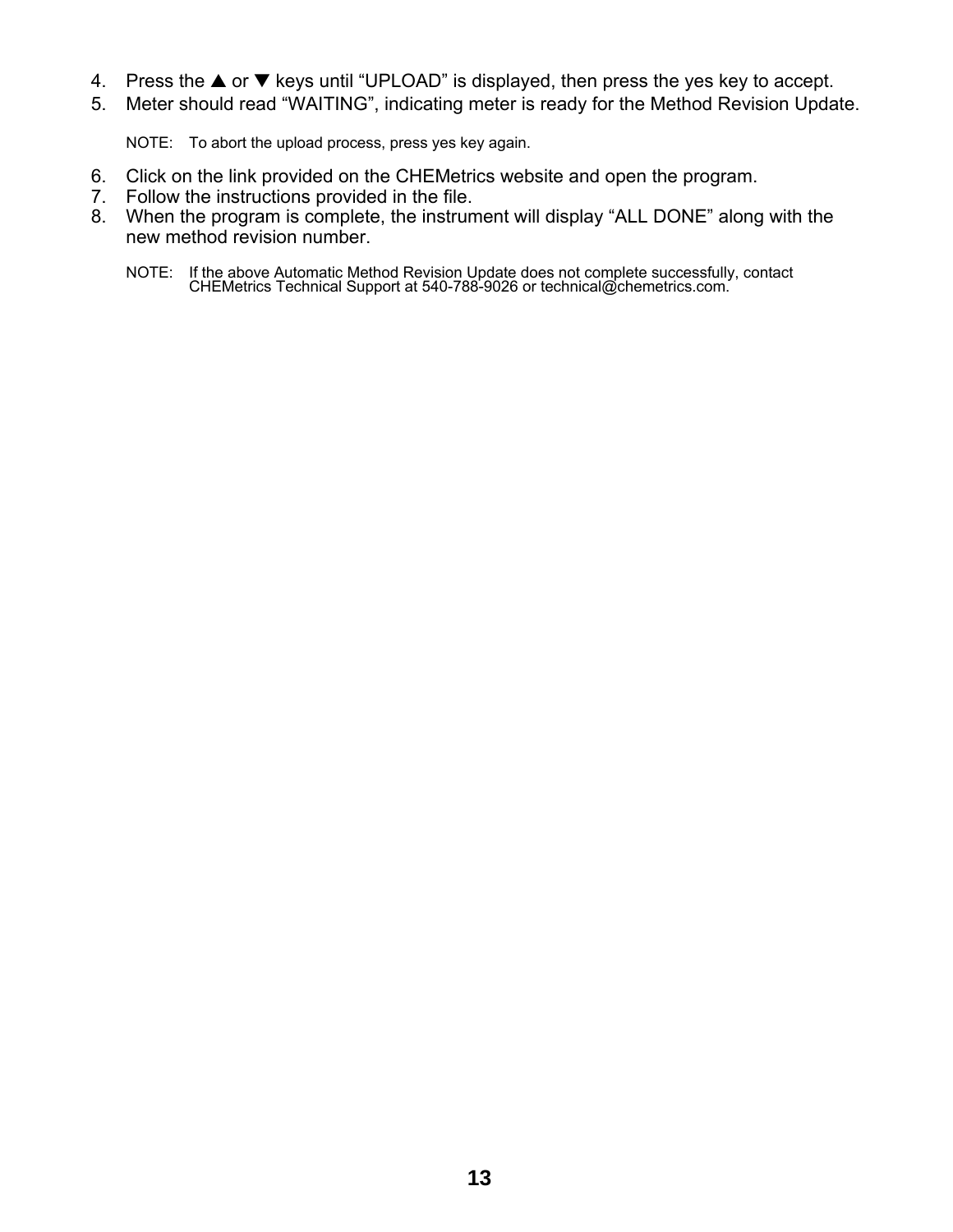### **Error Messages**

| <b>Error code</b> | <b>Explanation</b>                                                                                                      |
|-------------------|-------------------------------------------------------------------------------------------------------------------------|
| E <sub>11</sub>   | 420 nm LED Failure                                                                                                      |
| E <sub>12</sub>   | 520 nm LED Failure                                                                                                      |
| E <sub>13</sub>   | 580 nm LED Failure                                                                                                      |
| E <sub>14</sub>   | 610 nm LED Failure                                                                                                      |
| E <sub>19</sub>   | <b>LCD Driver Error</b>                                                                                                 |
| <b>OVERRNG</b>    | Over-range: Test result is more than 110% above<br>claimed operational range; dilute that sample and<br>repeat the test |
| <b>UNDRRNG</b>    | Under-range: Test result is less than zero.                                                                             |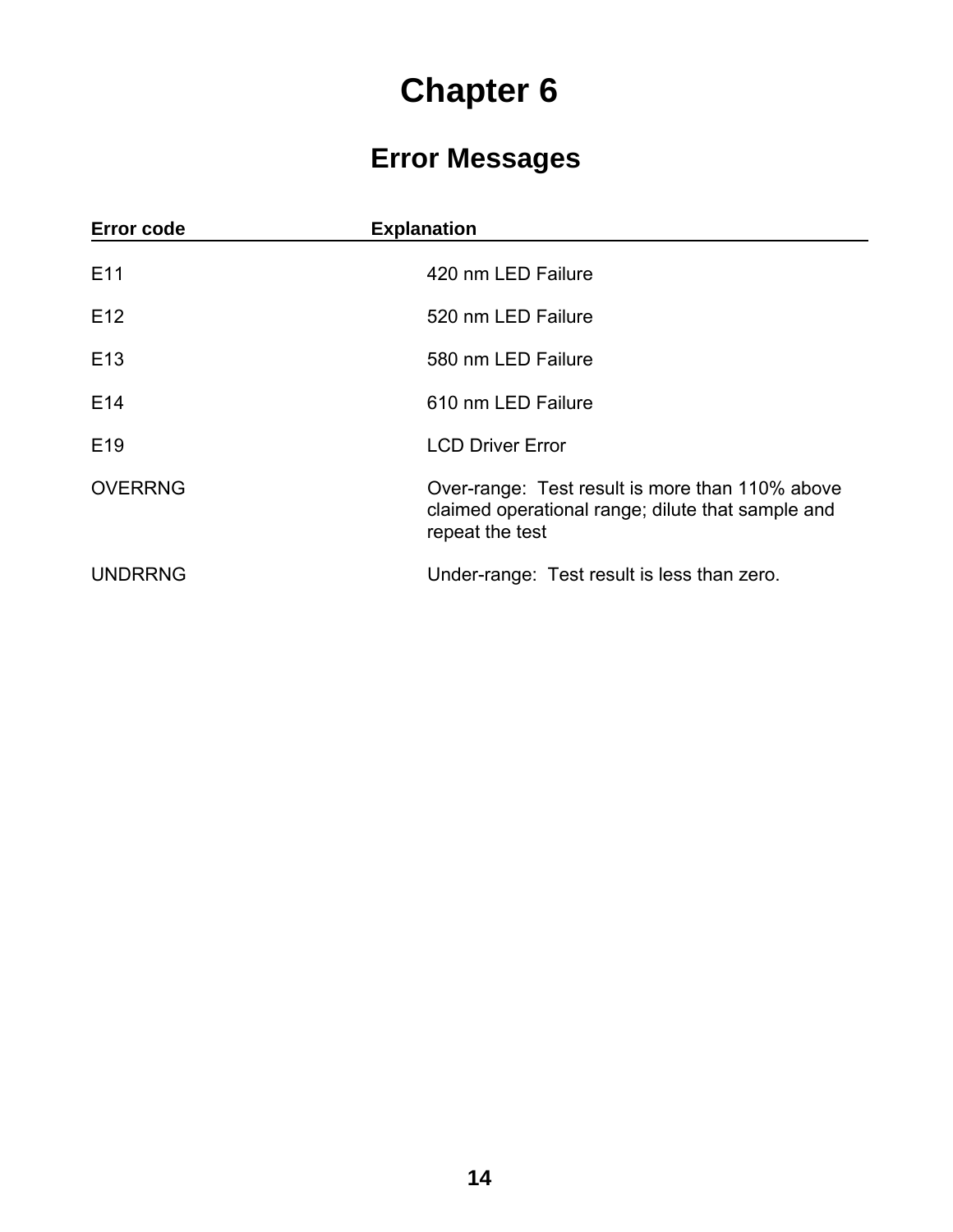### **Custom User Programs**

The V-2000 has the capacity to store up to 10 custom user programs. This function allows the user to establish and input their own calibration data. The V-2000 can then be used to generate test results that are based on this custom calibration.

#### **7-1 Creating a Custom User Program**

- 1. Install the appropriate sample cell adapter into the photometer.
- 2. Turn the photometer on by pressing the power key.
- 3. Insert the zeroing vial into the V-2000, cover the zeroing vial with the light shield, and press the zero key. "Wait" is displayed, then the result is displayed as "0.000".
- 4. Press the prgm key, enter the desired program number (190 -199 only), The instrument will display "No User X" if no user program is currently stored at that location.
- 5. Press the setup key and use the  $\triangle$  or  $\nabla$  keys until "USR PRGM" is displayed, then press the yes key.
- 6. "WAVELENGTH?" will be displayed. Use the  $\blacktriangle$  or  $\nabla$  keys to select the desired wavelength. When the desired wavelength is displayed, press the yes key.
- 7. "UNITS" will be displayed. Use the  $\triangle$  or  $\nabla$  keys to select the desired units. When the desired units are displayed, press the yes key.
- 8. "TIMER 1" will be displayed. Press the yes key to set the first timer, then use the  $\blacktriangle$  or  $\nabla$ keys to select the desired length of time (10 second intervals). When the desired length of time is displayed, press the yes key.
- 9. "TIMER 2" will be displayed. Press the yes key to set the second timer, then use the  $\triangle$  or  $\blacktriangledown$  keys to select the desired length of time (10 second intervals). When the desired length of time is displayed, press the yes key.
- 10. "SAVE USR ?" will be displayed. Press the yes key to save the new user program. "—SAVED—" will be displayed. The instrument will automatically proceed to "CAL USR".

#### **7-2 Calibrating a Custom User Program**

A calibration must be entered to use a new custom user program. Calibrating a user program requires a minimum of 2 calibration standards, selected to bracket the anticipated sample concentration. However, the V-2000 will accept up to 5 calibration standards which cover the expected range of the test.

1. Follow the parameter specific Test Procedure to generate 2 to 5 fully reacted test vials for the selected standard concentrations.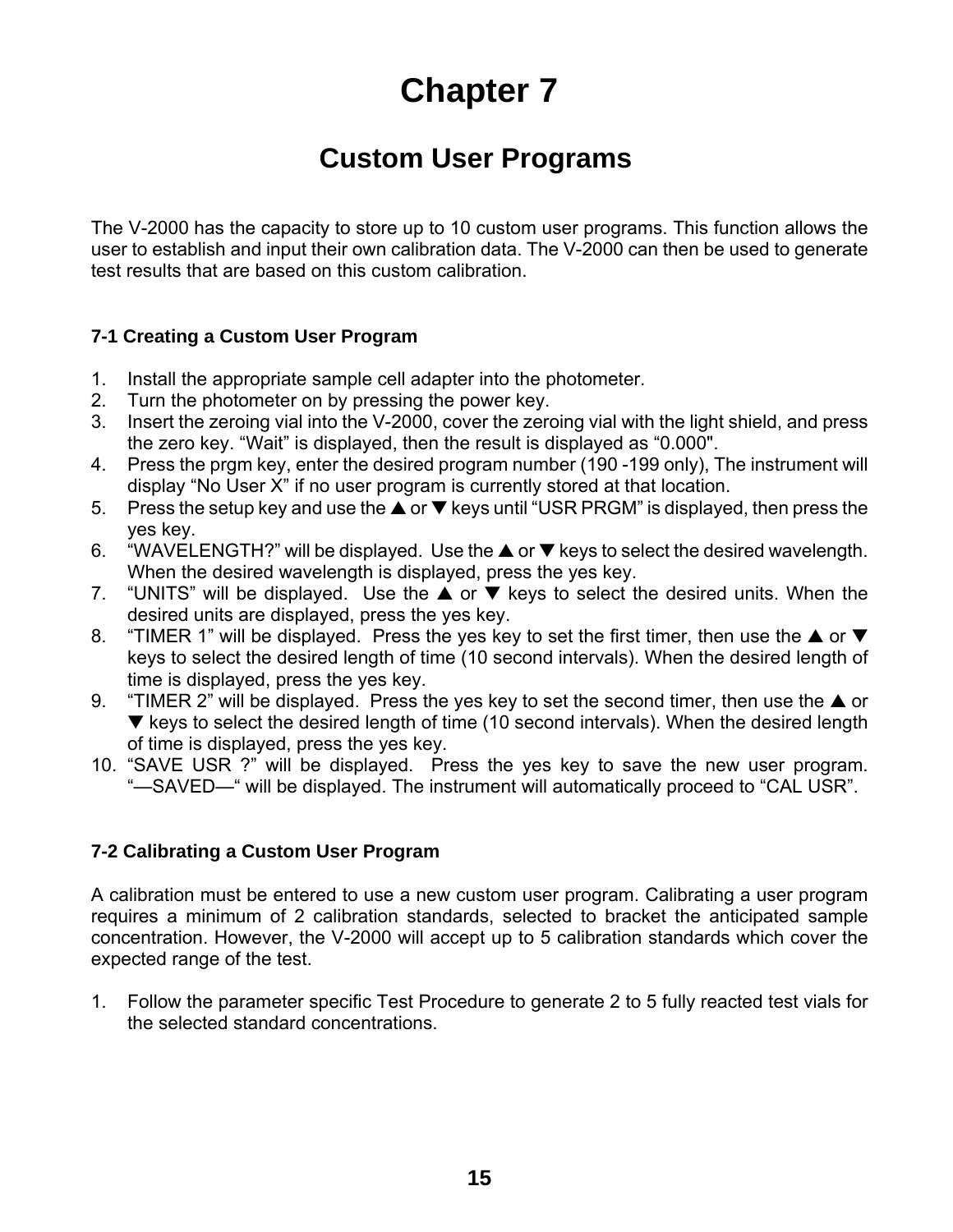- 2. While "CAL USR" is displayed, press the yes key.
- 3. "3 CAL PTS?" will be displayed. Use the  $\triangle$  or  $\nabla$  keys until the desired number of calibration points is displayed, then press the yes key.
- 4. "PT1 CONC?" will be displayed. Insert the first reacted standard into the V-2000 and cover it with the light shield. Enter the value for the first standard using the numeric keypad. Press the yes key to accept the value entered. The V-2000 will read the first standard and automatically proceed to the next standard.

NOTE: If no decimal point is used in the concentration value, press the yes key again to accept the value.

- 5. Repeat Step 4 for each of the remaining standard concentrations.
- 6. "CAL OK" will be displayed at the completion of the calibration.

#### **7-3 Replacing or Reviewing a Custom User Program**

- 1. Install the appropriate sample cell adapter into the photometer.
- 2. Turn the photometer on by pressing the power key.
- 3. Insert the zeroing vial into the V-2000, cover the zeroing vial with the light shield, and press the zero key. "Wait" is displayed, then the result is displayed as "0.000".
- 4. Press the prgm key, enter the desired program number (190 -199 only), The instrument will display "No User X" if no user program is currently stored at that location or "\*\*USR X" if a program is stored at that location.
- 5. Press the setup key and use the  $\triangle$  or  $\nabla$  keys until "USR PRGM" is displayed, then press the yes key.
- 6. If a stored user program exists, "REPL OLD?" will be displayed. Use the  $\triangle$  or  $\nabla$  keys to toggle between "REPL OLD?" and "REVIEW?". To view program settings, press the yes key to select "REVIEW?". To replace the existing program or change certain settings, press the yes key to select "REPL OLD?".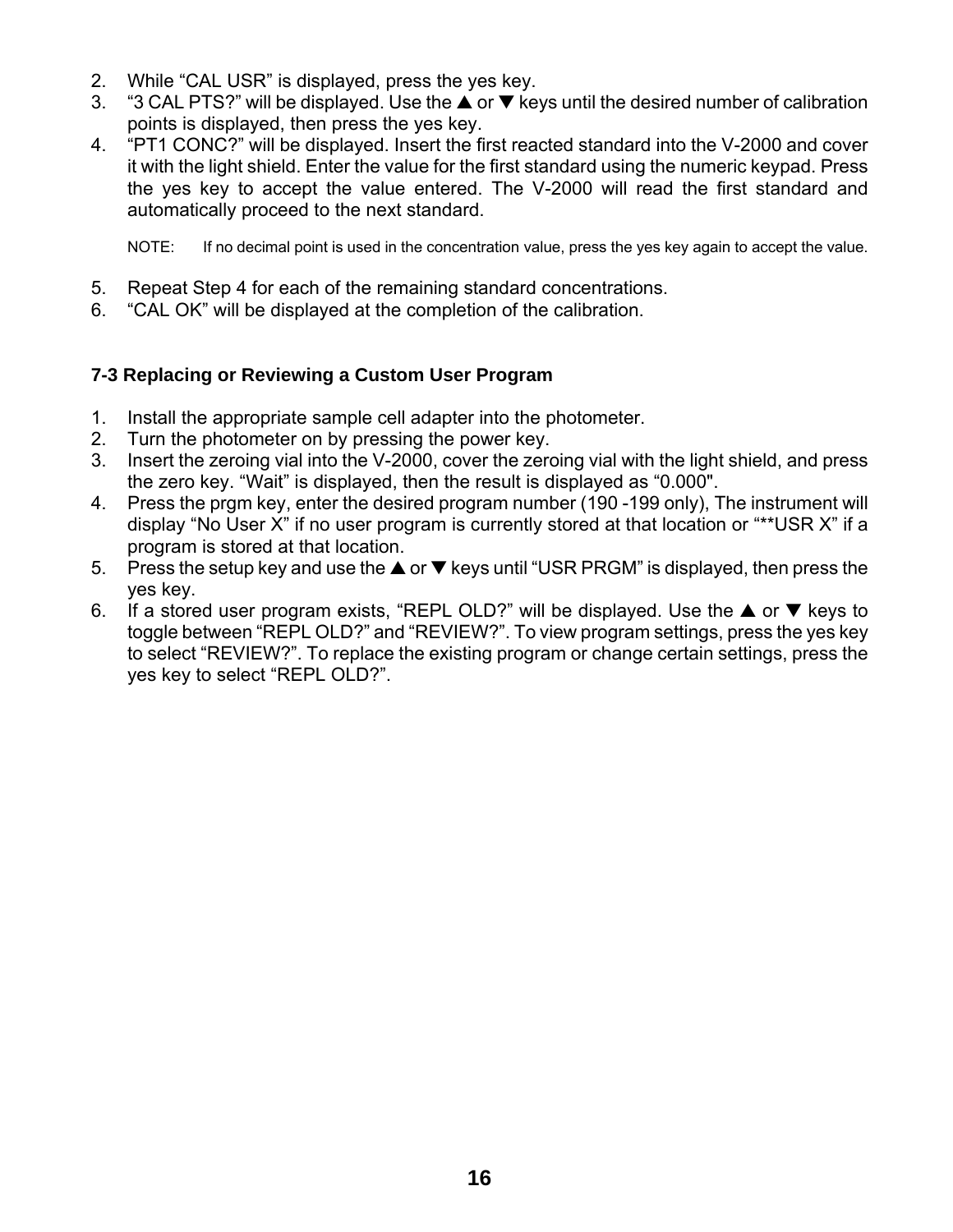## **Specifications & Features**

| Wavelength (nm)                    | 420, 520, 580, 610                                             |
|------------------------------------|----------------------------------------------------------------|
| <b>Wavelength Accuracy</b>         | ± 2 nm                                                         |
| <b>Wavelength Selection</b>        | Automatic                                                      |
| <b>Photometric Reproducibility</b> | $± 0.005A (0-1A)$                                              |
| <b>Photometric Accuracy</b>        | $\pm$ 0.005A @ 1.0 Abs Nominal                                 |
| <b>Photometric Range</b>           | $0 - 2A$                                                       |
| <b>Light Source</b>                | Light Emitting Diode (LED)                                     |
| Detector                           | Photodiode                                                     |
| <b>Bandwidth</b>                   | $10 \pm 2$ nm                                                  |
| <b>Operating Temperature</b>       | 0.0 to 45.0 $^{\circ}$ C                                       |
| Humidity                           | 90% at 50.0 °C max                                             |
| Waterproof                         | IP <sub>67</sub>                                               |
| Cell Adapter(s)                    | 16 mm, 13 mm                                                   |
| <b>Output Units</b>                | mg/L, ppm, µg/L, ppb, g/L, Absorbance, or<br>$%$ Transmittance |
| Datalogging                        | 100 points, Date and Time Tag                                  |
| <b>Download Capability</b>         | Data to Spreadsheet and Printer, RS232 Output                  |
| <b>Upload Capability</b>           | Methods Update, RS232 Input                                    |
| <b>Power Supply</b>                | 4 AA Alkaline Batteries                                        |
| Compliance                         | European CE Mark                                               |
| <b>Programmed Method Capacity</b>  | 185 and 10 User Defined                                        |
| <b>Timing Capability</b>           | <b>Built-in Timer</b>                                          |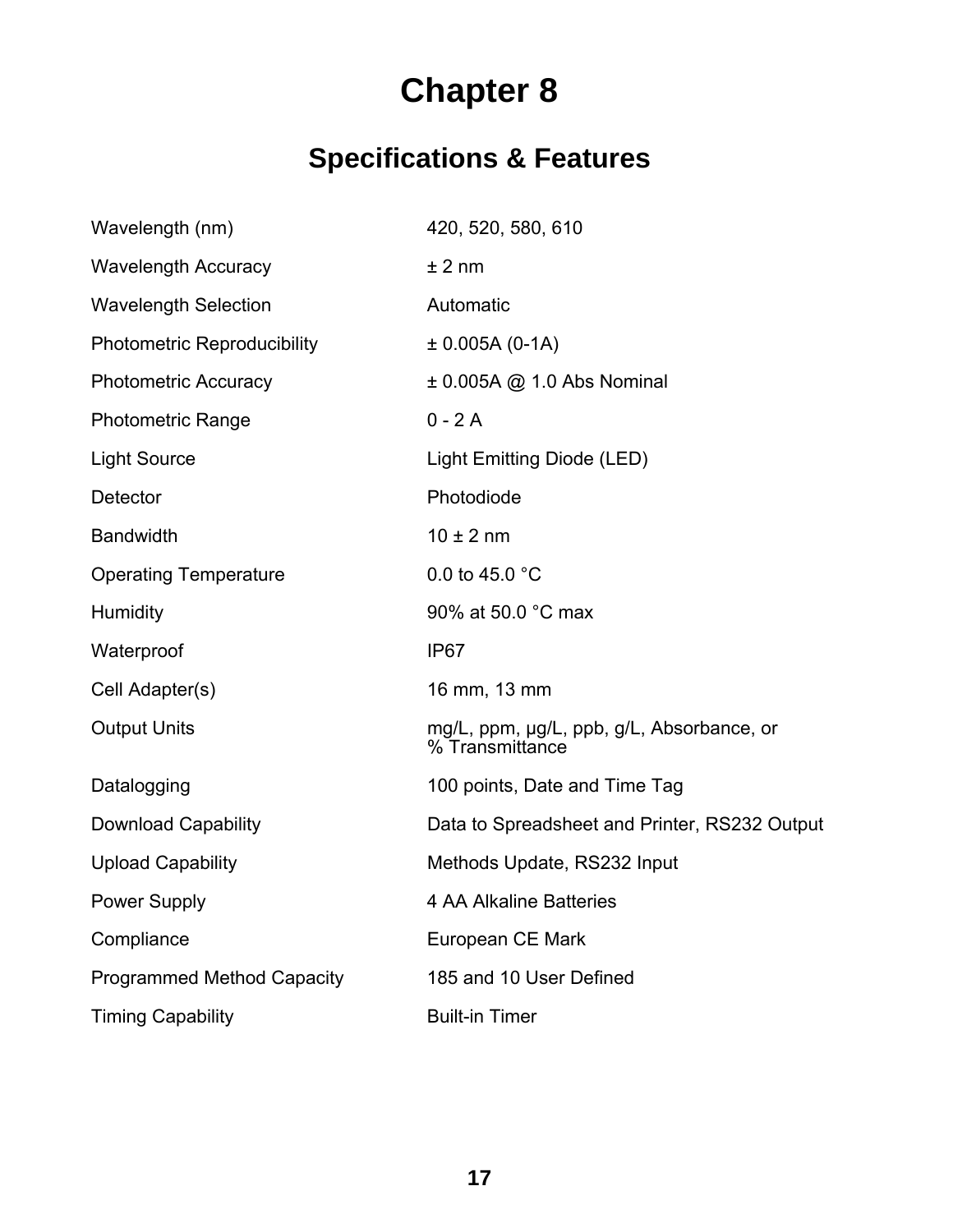### **Product Information**

#### **9-1 Instrument & Accessories**

| <b>Catalog Number</b> | <b>Description</b>                                                                                                                                                                                           |
|-----------------------|--------------------------------------------------------------------------------------------------------------------------------------------------------------------------------------------------------------|
| $V-2000$              | V-2000 Photometer, comes with 13 mm sample cell adapter<br>(installed), 16 mm sample cell adapter, COD ZEROING Vial, RS-<br>232 cable, serial connector, light shield, operator's manual, 4 AA<br>batteries. |
| A-0182                | V-2000 Carrying case, hard plastic kit case with handle and foam<br>insert that holds V-2000 Photometer and up to 4 Vacu-vials Test<br>Kits.                                                                 |
| A-0183                | COD ZEROING Vial, package of one                                                                                                                                                                             |

#### **9-2 Warranty Information**

The V-2000 Photometer, other than its expendable components (sample cell adapters, light shield, RS-232 cable and serial connector), carries an unconditional guarantee of freedom from defects in material and workmanship for a period of two years from date of shipment. User access to the interior of the instrument may impair its function and will void this warranty. Improper use, application or servicing also voids this warranty. Manufacturer's liability shall not exceed cost of replacement of the photometer.

#### **9-3 European Union's WEEE Directive 2002/96/EC**

This product is required to comply with European Union's Waste Electrical & Electronic Equipment (WEEE) Directive 2002/96/EC. It is marked with the WEEE symbol. For information on recycling this instrument, contact the instrument distributor.



Marking of electrical and electronic equipment, which applies to electrical and electronic equipment falling under the Directive 2002/96/EC (WEEE) and the equipment that has been put on the market after 13 August 2005.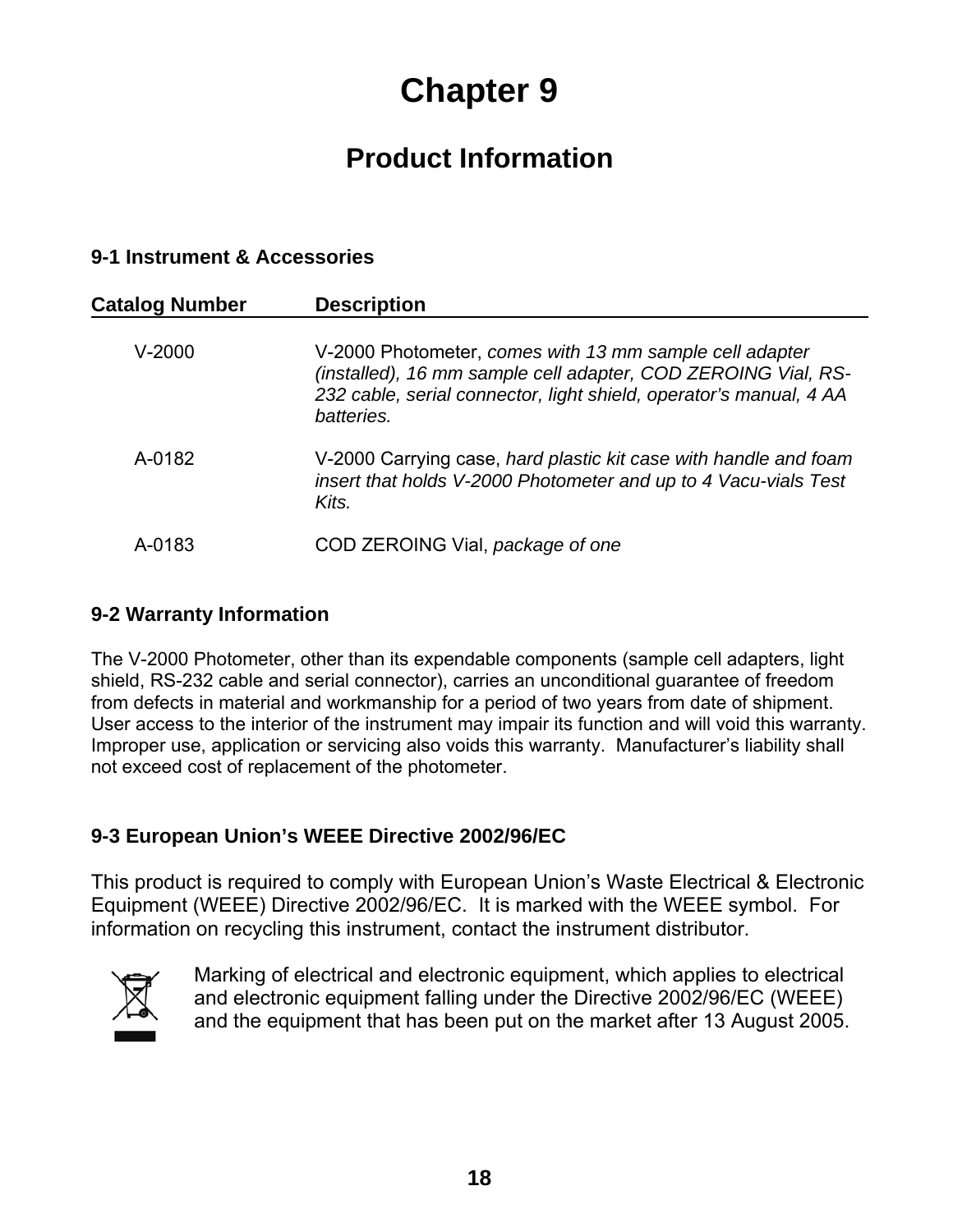### **9-4 List of Supported Parameters**

| <b>Parameter</b>    | <b>Kit Catalog</b><br><b>Number</b> | Program<br>Code | Wavelength | Range<br>ppm                              | <b>Method</b>                   |
|---------------------|-------------------------------------|-----------------|------------|-------------------------------------------|---------------------------------|
| Aluminum            | K-0603                              | 9               | 520        | $0.04 - 0.25$                             | Eriochrome Cyanine R            |
| Ammonia 3           | K-1403                              | 14              | 610        | $0.20 - 3.00$<br>(as N)                   | Salicylate                      |
| Ammonia             | K-1503                              | 15              | 420        | $0.50 - 7.00$<br>(as N)                   | <b>Direct Nesslerization</b>    |
| Ammonia 2           | K-1523                              | 16              | 420        | $1.0 - 14.0$<br>(as N)                    | <b>Direct Nesslerization</b>    |
| <b>Bromine</b>      | K-1603                              | 21              | 610        | $0.90 - 9.00$                             | <b>DDPD</b>                     |
| Chloride            | K-2103                              | 26              | 420        | $2.5 - 40.0$                              | Ferric Thiocyanate              |
| Chlorine 2          | K-2513                              | 32              | 520        | $0.40 - 5.00$                             | <b>DPD</b>                      |
| Chlorine 3          | K-2523                              | 32              | 520        | $0.40 - 5.00$                             | <b>DPD</b>                      |
| Chlorine<br>Dioxide | K-2703                              | 37              | 520        | $0.80 - 11.00$                            | <b>DPD</b>                      |
| Chromate            | K-2803                              | 42              | 520        | $0.20 - 3.50$                             | Diphenylcarbazide               |
| Chromate 2          | K-2823                              | 43              | 580        | $0.70 - 13.00$                            | Diphenylcarbazide               |
| Copper              | K-3503                              | 55              | 420        | $0.50 - 12.00$                            | Bathocuproine                   |
| Cyanide             | K-3803                              | 60              | 610        | $0.040 - 0.400$                           | Isonicotinic/Barbituric<br>Acid |
| DEHA1               | K-3903                              | 64              | 580        | $0.15 - 2.00$                             | <b>PDTS</b>                     |
| Fluoride            | K-4003                              | 73              | 580        | $0.50 - 2.00$                             | <b>SPADNS</b>                   |
| Formaldehyde        | K-4203                              | 78              | 520        | $0.40 - 8.00$                             | Purpald                         |
| Glycol              | K-4403                              | 83              | 520        | $0.60 - 10.00$<br>(as ethylene<br>glycol) | Purpald/Periodate               |
| Glycol 2            | K-4423                              | 84              | 520        | $5.0 - 65.0$<br>(as propylene<br>glycol)  | Purpald/Periodate               |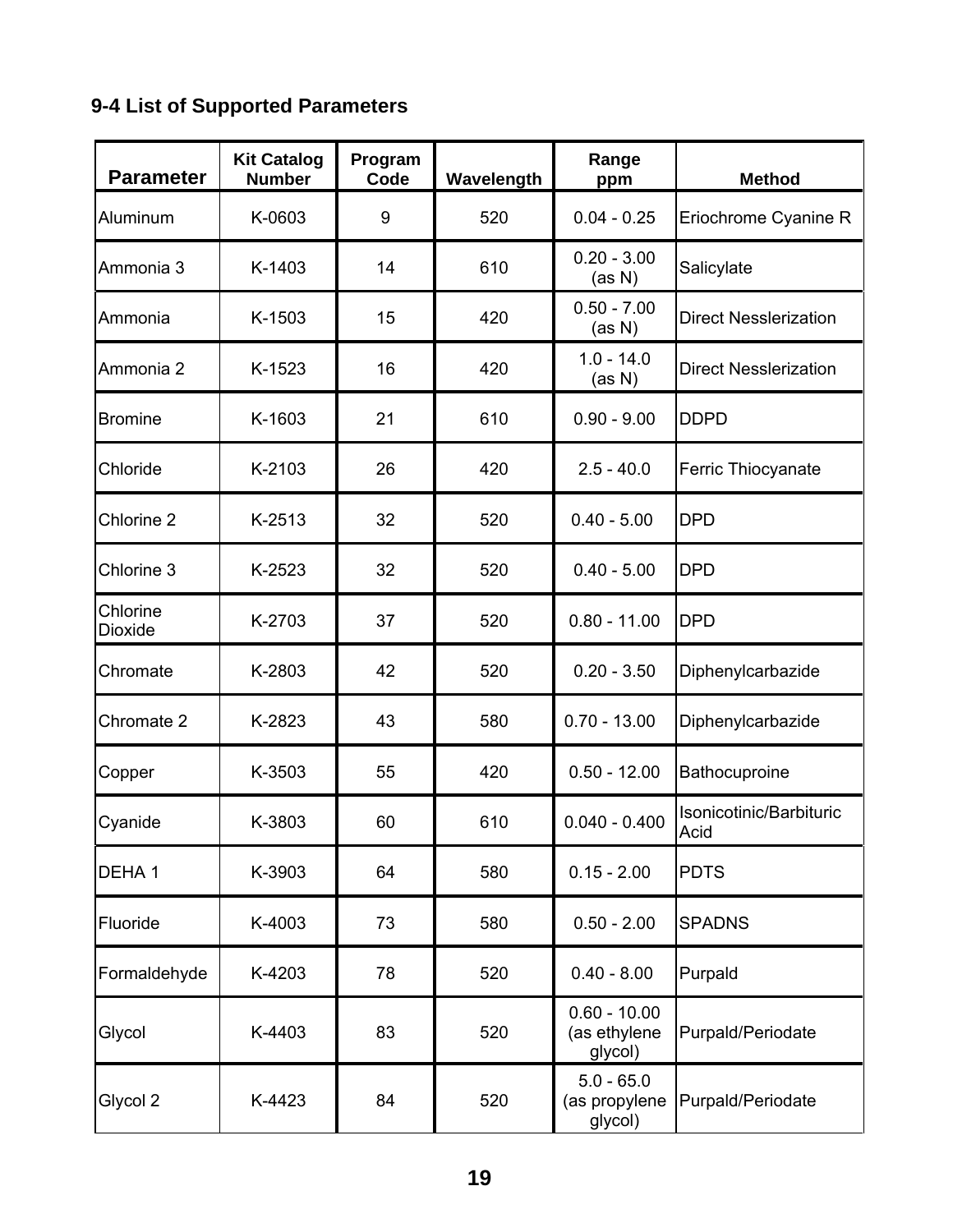| <b>Parameter</b>                | <b>Kit Catalog</b><br><b>Number</b> | Program<br>Code | Wavelength | Range<br>ppm                 | <b>Method</b>                          |
|---------------------------------|-------------------------------------|-----------------|------------|------------------------------|----------------------------------------|
| Hydrazine                       | K-5003                              | 89              | 420        | $0.10 - 1.20$                | <b>PDMAB</b>                           |
| Peroxide 1                      | K-5503                              | 94              | 610        | $0.20 - 2.00$                | <b>DDPD</b>                            |
| Peroxide 2                      | K-5543                              | 95              | 520        | $0.15 - 6.00$                | Ferric Thiocyanate                     |
| Iron 1                          | K-6003                              | 100             | 520        | $0.20 - 6.00$                | Phenanthroline                         |
| Iron 3                          | K-6013                              | 101             | 420        | $1.0 - 25.0$                 | Phenanthroline                         |
| Iron 2                          | K-6023                              | 102             | 580        | $0.10 - 2.50$                | <b>PDTS</b>                            |
| Iron 4                          | K-6203                              | 100             | 520        | $0.20 - 6.00$                | Phenanthroline                         |
| Manganese                       | K-6503                              | 110             | 520        | $1.0 - 30.0$                 | Periodate                              |
| Molybdate                       | K-6703                              | 115             | 420        | $1.0 - 25.0$<br>(as Mo)      | Catechol                               |
| <b>Nitrate</b>                  | K-6903                              | 119             | 520        | $0.20 - 1.50$<br>(as N)      | <b>Cadmium Reduction</b>               |
| Nitrate 4                       | K-6913                              | 122             | 520        | $0.10 - 1.00$<br>(as N)      | <b>Zinc Reduction</b>                  |
| Nitrate 2                       | K-6923                              | 120             | 520        | $0.40 - 3.00$<br>(as N)      | <b>Cadmium Reduction</b>               |
| Nitrate 3                       | K-6933                              | 121             | 520        | $5.0 - 50.0$<br>(as $NO_3$ ) | <b>Cadmium Reduction</b>               |
| <b>Nitrite</b>                  | K-7003                              | 125             | 520        | $0.080 - 0.800$<br>(as N)    | Azo Dye Formation                      |
| COD LR, EPA<br>Approved         | K-7350                              | 48              | 420        | $20 - 150$                   | Dichromate Reactor<br>Digestion        |
| COD LR,<br><b>Mercury Free</b>  | K-7351                              | 48              | 420        | $20 - 150$                   | <b>Dichromate Reactor</b><br>Digestion |
| COD HR, EPA<br>Approved         | K-7360                              | 49              | 610        | $100 - 1500$                 | <b>Dichromate Reactor</b><br>Digestion |
| COD HR,<br><b>Mercury Free</b>  | K-7361                              | 49              | 610        | $100 - 1500$                 | <b>Dichromate Reactor</b><br>Digestion |
| COD HR+,<br><b>EPA Approved</b> | K-7370                              | 49              | 610        | 1,000 - 15,000               | <b>Dichromate Reactor</b><br>Digestion |
| COD HR+,<br><b>Mercury Free</b> | K-7371                              | 49              | 610        | 1,000 - 15,000               | Dichromate Reactor<br>Digestion        |